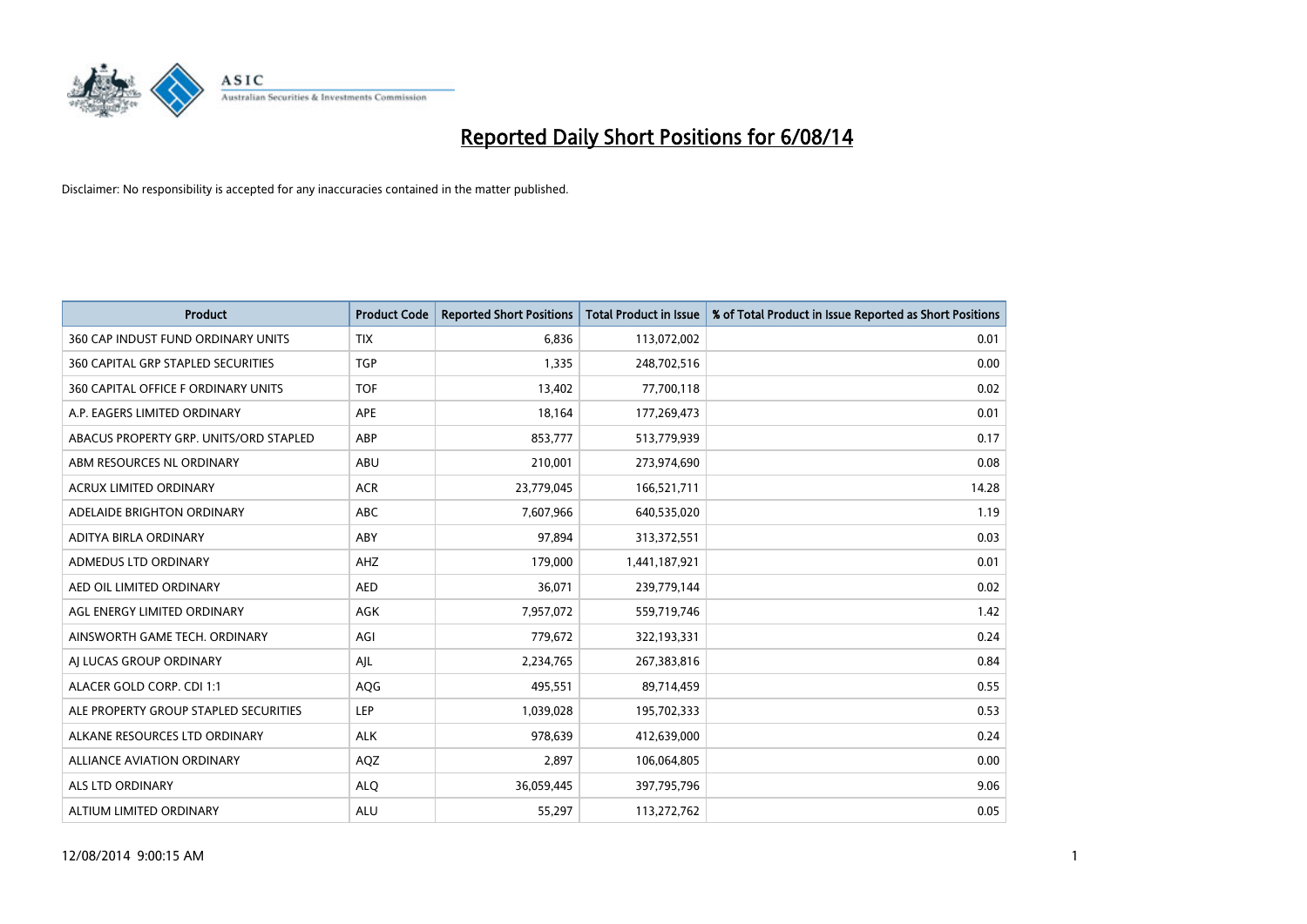

| <b>Product</b>                          | <b>Product Code</b> | <b>Reported Short Positions</b> | <b>Total Product in Issue</b> | % of Total Product in Issue Reported as Short Positions |
|-----------------------------------------|---------------------|---------------------------------|-------------------------------|---------------------------------------------------------|
| ALTONA MINING LTD ORDINARY              | <b>AOH</b>          | 108,343                         | 532,579,704                   | 0.02                                                    |
| ALUMINA LIMITED ORDINARY                | AWC                 | 91,144,367                      | 2,806,225,615                 | 3.25                                                    |
| AMALGAMATED HOLDINGS ORDINARY           | AHD                 | 143,055                         | 157,864,530                   | 0.09                                                    |
| AMCOM TELECOMM. ORDINARY                | AMM                 | 2,256,160                       | 264,835,089                   | 0.85                                                    |
| AMCOR LIMITED ORDINARY                  | AMC                 | 7,167,187                       | 1,206,684,923                 | 0.59                                                    |
| AMP CAPITAL CHINA ORDINARY UNITS        | <b>AGF</b>          | 10,984,000                      | 374,593,484                   | 2.93                                                    |
| AMP LIMITED ORDINARY                    | AMP                 | 23,327,628                      | 2,957,737,964                 | 0.79                                                    |
| ANSELL LIMITED ORDINARY                 | <b>ANN</b>          | 6,282,045                       | 152,937,881                   | 4.11                                                    |
| ANTARES ENERGY LTD ORDINARY             | <b>AZZ</b>          | 101,564                         | 255,000,000                   | 0.04                                                    |
| ANZ BANKING GRP LTD ORDINARY            | ANZ                 | 9,334,099                       | 2,756,593,636                 | 0.34                                                    |
| APA GROUP STAPLED SECURITIES            | APA                 | 16,200,045                      | 835,750,807                   | 1.94                                                    |
| APN NEWS & MEDIA ORDINARY               | <b>APN</b>          | 1,645,740                       | 1,029,041,356                 | 0.16                                                    |
| AQUARIUS PLATINUM. ORDINARY             | <b>AOP</b>          | 3,502,099                       | 1,464,872,899                 | 0.24                                                    |
| AQUILA RESOURCES ORDINARY               | <b>AQA</b>          | 270,253                         | 411,804,442                   | 0.07                                                    |
| ARB CORPORATION ORDINARY                | ARP                 | 1,572,481                       | 72,493,302                    | 2.17                                                    |
| ARDENT LEISURE GROUP STAPLED SECURITIES | AAD                 | 4,199,483                       | 405,055,708                   | 1.04                                                    |
| ARISTOCRAT LEISURE ORDINARY             | ALL                 | 3,768,526                       | 622,710,823                   | 0.61                                                    |
| ARRIUM LTD ORDINARY                     | ARI                 | 38,890,974                      | 1,366,183,142                 | 2.85                                                    |
| ASALEO CARE LIMITED ORDINARY            | AHY                 | 3,502,220                       | 603,059,070                   | 0.58                                                    |
| ASCIANO LIMITED ORDINARY                | <b>AIO</b>          | 2,566,267                       | 975,385,664                   | 0.26                                                    |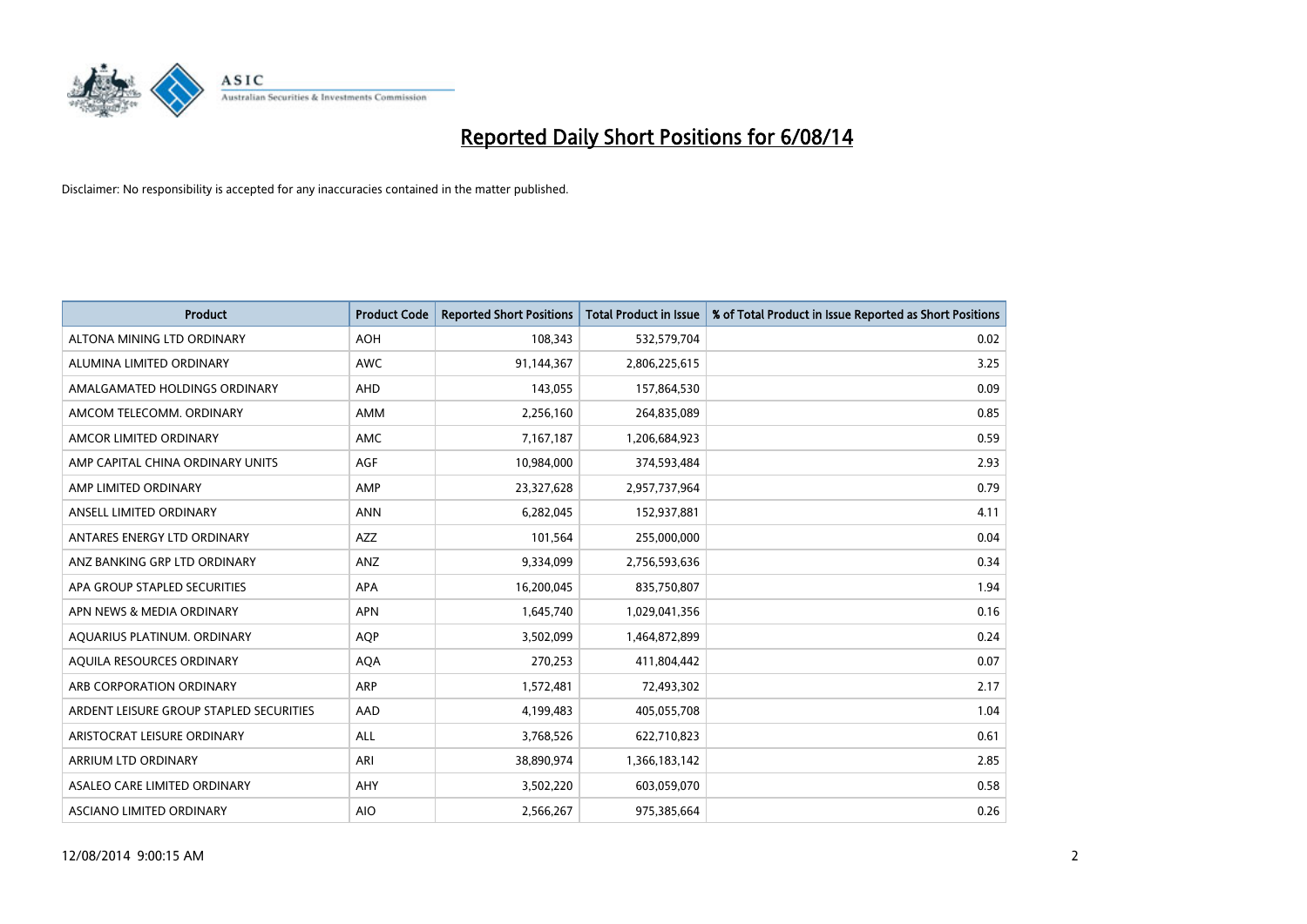

| <b>Product</b>                            | <b>Product Code</b> | <b>Reported Short Positions</b> | <b>Total Product in Issue</b> | % of Total Product in Issue Reported as Short Positions |
|-------------------------------------------|---------------------|---------------------------------|-------------------------------|---------------------------------------------------------|
| ASG GROUP LIMITED ORDINARY                | <b>ASZ</b>          | 501,487                         | 206,720,839                   | 0.24                                                    |
| ASPEN GROUP ORD/UNITS STAPLED             | APZ                 | 71,996                          | 119,948,774                   | 0.06                                                    |
| ASTRO JAP PROP GROUP STAPLED US PROHIBIT. | AJA                 | 36,648                          | 67,211,752                    | 0.05                                                    |
| ASX LIMITED ORDINARY                      | ASX                 | 5,072,905                       | 193,595,162                   | 2.62                                                    |
| ATLAS IRON LIMITED ORDINARY               | <b>AGO</b>          | 144,875,188                     | 915,496,158                   | 15.82                                                   |
| ATRUM COAL NL ORDINARY                    | <b>ATU</b>          | 247,346                         | 76,440,842                    | 0.32                                                    |
| AURIZON HOLDINGS LTD ORDINARY             | AZJ                 | 4,112,624                       | 2,137,284,503                 | 0.19                                                    |
| AURORA OIL & GAS ORDINARY                 | AUT                 | 15,477                          | 448,785,778                   | 0.00                                                    |
| AUSDRILL LIMITED ORDINARY                 | <b>ASL</b>          | 23,063,819                      | 312,277,224                   | 7.39                                                    |
| AUSENCO LIMITED ORDINARY                  | AAX                 | 2,377,386                       | 168,449,799                   | 1.41                                                    |
| AUSNET SERVICES STAPLED SECURITIES        | <b>AST</b>          | 38,274,140                      | 3,425,244,162                 | 1.12                                                    |
| <b>AUSTAL LIMITED ORDINARY</b>            | ASB                 | 194,180                         | 346,379,377                   | 0.06                                                    |
| AUSTBROKERS HOLDINGS ORDINARY             | <b>AUB</b>          | 374,971                         | 59,955,596                    | 0.63                                                    |
| AUSTIN ENGINEERING ORDINARY               | ANG                 | 1,413,412                       | 84,274,004                    | 1.68                                                    |
| AUSTRALAND PROPERTY STAPLED SECURITY      | <b>ALZ</b>          | 110,115                         | 578,984,528                   | 0.02                                                    |
| AUSTRALIAN AGRICULT. ORDINARY             | AAC                 | 3,166,015                       | 532,474,721                   | 0.59                                                    |
| AUSTRALIAN FOUNDAT. ORDINARY              | AFI                 | 100                             | 1,049,055,166                 | 0.00                                                    |
| AUSTRALIAN INFR LTD ORDINARY              | <b>AIX</b>          | 14,364                          | 620,733,944                   | 0.00                                                    |
| AUSTRALIAN PHARM, ORDINARY                | API                 | 10,798,726                      | 488,115,883                   | 2.21                                                    |
| AUTOMOTIVE HOLDINGS ORDINARY              | <b>AHE</b>          | 1,182,424                       | 306,437,941                   | 0.39                                                    |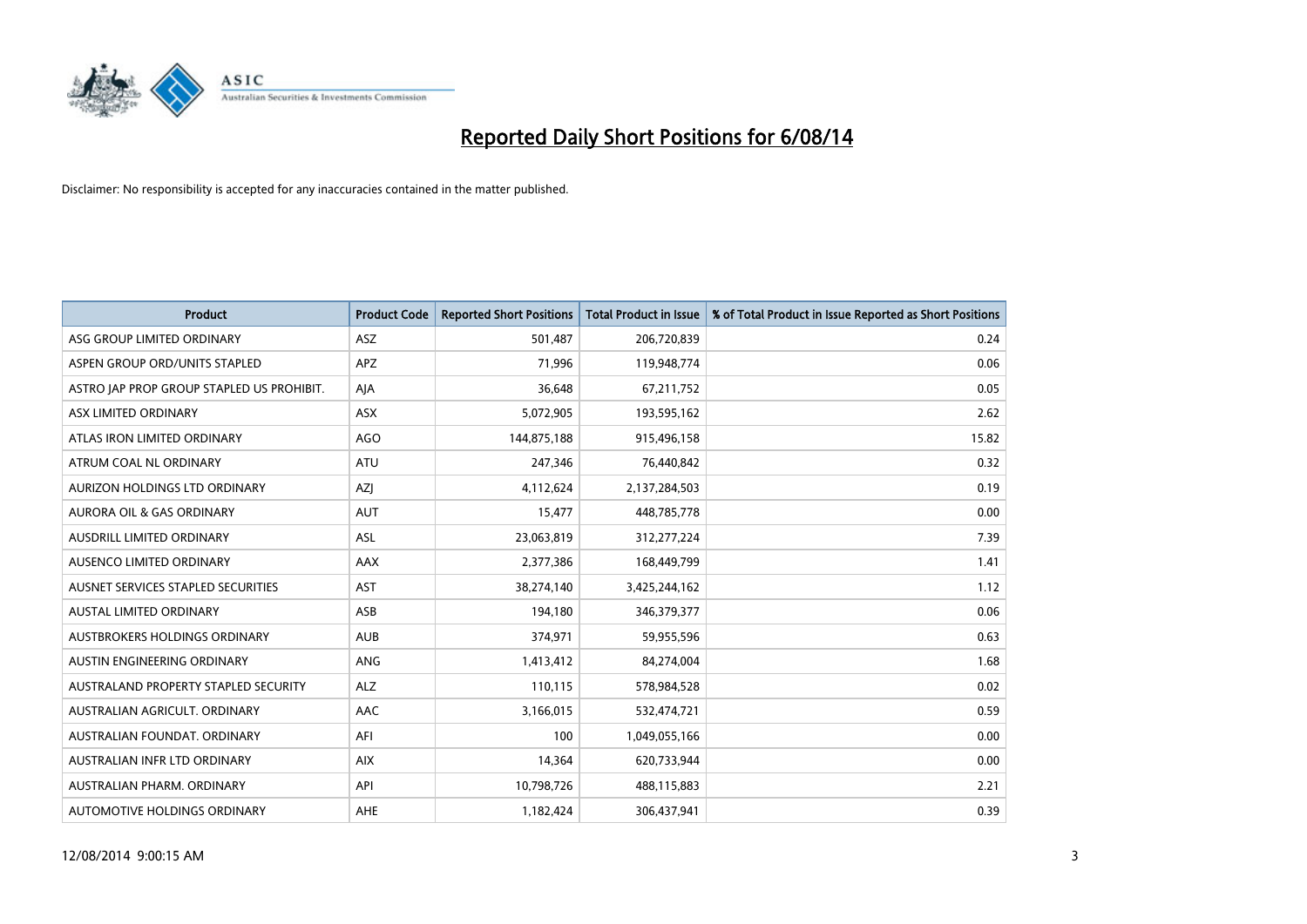

| <b>Product</b>                      | <b>Product Code</b> | <b>Reported Short Positions</b> | <b>Total Product in Issue</b> | % of Total Product in Issue Reported as Short Positions |
|-------------------------------------|---------------------|---------------------------------|-------------------------------|---------------------------------------------------------|
| AVANCO RESOURCES LTD ORDINARY       | AVB                 | 34,708                          | 1,661,675,855                 | 0.00                                                    |
| AVEO GROUP STAPLED SECURITIES       | AOG                 | 11,483,692                      | 500,111,460                   | 2.30                                                    |
| AWE LIMITED ORDINARY                | AWE                 | 1,109,760                       | 522,696,385                   | 0.21                                                    |
| AZONTO PET LTD ORDINARY             | APY                 | 1                               | 1,159,375,100                 | 0.00                                                    |
| AZUMAH RESOURCES ORDINARY           | <b>AZM</b>          | 1                               | 358,316,919                   | 0.00                                                    |
| <b>BANDANNA ENERGY ORDINARY</b>     | <b>BND</b>          | 24,135,792                      | 528,481,199                   | 4.57                                                    |
| BANK OF QUEENSLAND. ORDINARY        | <b>BOO</b>          | 2,563,282                       | 362,516,534                   | 0.71                                                    |
| <b>BANNERMAN RESOURCES ORDINARY</b> | <b>BMN</b>          | 98,374                          | 328,995,150                   | 0.03                                                    |
| <b>BASE RES LIMITED ORDINARY</b>    | <b>BSE</b>          | 5,515,197                       | 561,840,029                   | 0.98                                                    |
| <b>BATHURST RES LTD. ORDINARY</b>   | <b>BRL</b>          | 1,173,391                       | 947,828,434                   | 0.12                                                    |
| BC IRON LIMITED ORDINARY            | <b>BCI</b>          | 3,923,742                       | 124,345,439                   | 3.16                                                    |
| BEACH ENERGY LIMITED ORDINARY       | <b>BPT</b>          | 21,432,792                      | 1,292,897,806                 | 1.66                                                    |
| BEADELL RESOURCE LTD ORDINARY       | <b>BDR</b>          | 15,849,970                      | 798,657,280                   | 1.98                                                    |
| <b>BEGA CHEESE LTD ORDINARY</b>     | <b>BGA</b>          | 865,077                         | 152,245,802                   | 0.57                                                    |
| BENDIGO AND ADELAIDE ORDINARY       | <b>BEN</b>          | 12,859,290                      | 447,896,991                   | 2.87                                                    |
| BENTHAM IMF LTD ORDINARY            | <b>IMF</b>          | 3,776,584                       | 165,370,269                   | 2.28                                                    |
| BERKELEY RESOURCES ORDINARY         | <b>BKY</b>          | 157,765                         | 180,361,323                   | 0.09                                                    |
| BETACOMMODITIES ETF UNITS           | QCB                 | 1,626                           | 438,043                       | 0.37                                                    |
| BETASHARES ASX RES ETF UNITS        | <b>ORE</b>          | 512,000                         | 2,922,150                     | 17.52                                                   |
| BHP BILLITON LIMITED ORDINARY       | <b>BHP</b>          | 8,978,678                       | 3,211,691,105                 | 0.28                                                    |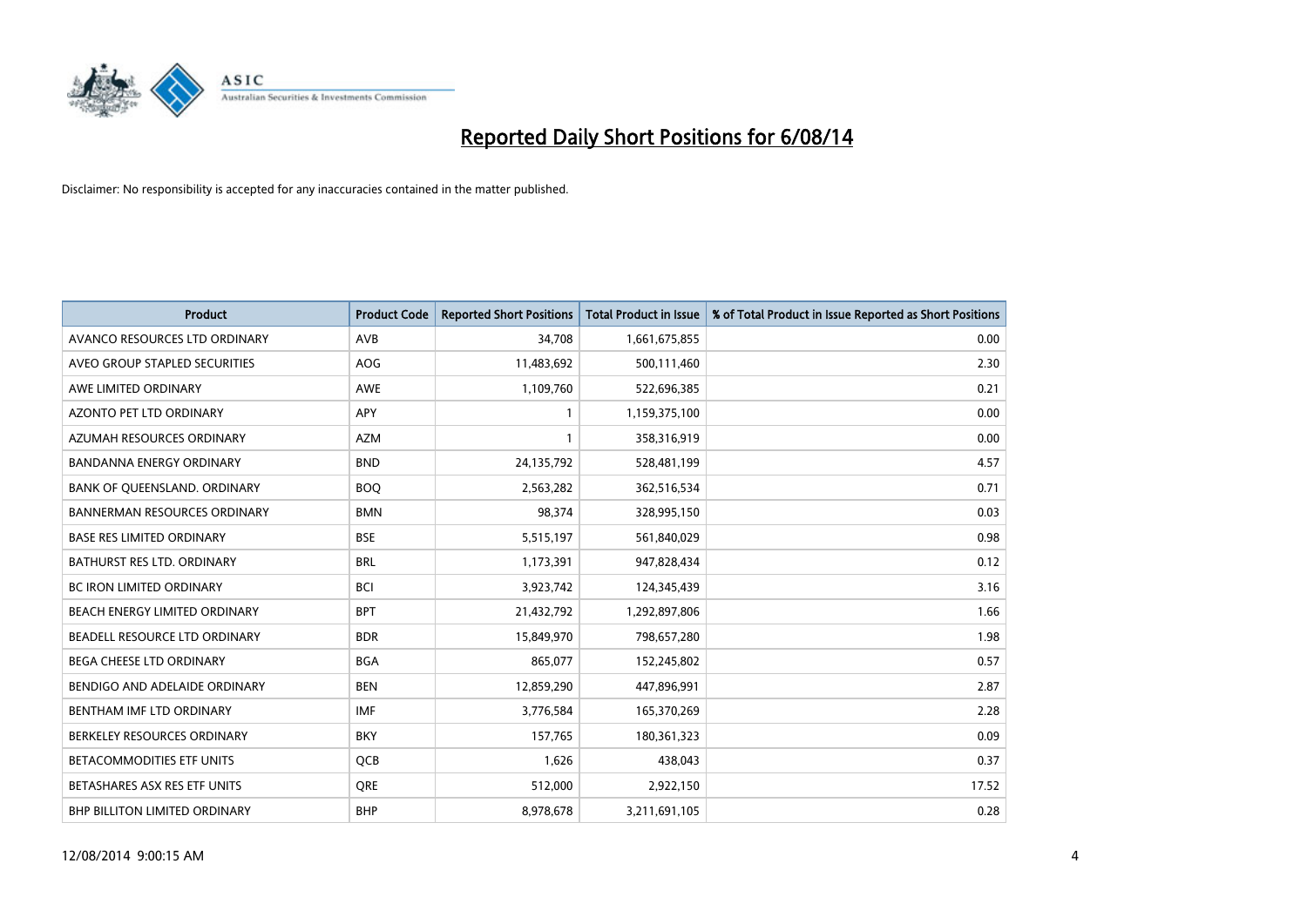

| <b>Product</b>                                | <b>Product Code</b> | <b>Reported Short Positions</b> | <b>Total Product in Issue</b> | % of Total Product in Issue Reported as Short Positions |
|-----------------------------------------------|---------------------|---------------------------------|-------------------------------|---------------------------------------------------------|
| <b>BIGAIR GROUP LIMITED ORDINARY</b>          | <b>BGL</b>          | 52,726                          | 172,872,340                   | 0.03                                                    |
| <b>BILLABONG ORDINARY</b>                     | <b>BBG</b>          | 13,147,008                      | 990,370,034                   | 1.33                                                    |
| <b>BIONOMICS LIMITED ORDINARY</b>             | <b>BNO</b>          | 33,063                          | 417,356,567                   | 0.01                                                    |
| BLACKHAM RESOURCES ORDINARY                   | <b>BLK</b>          | 75,000                          | 118,612,952                   | 0.06                                                    |
| <b>BLACKMORES LIMITED ORDINARY</b>            | <b>BKL</b>          | 4.176                           | 17,114,947                    | 0.02                                                    |
| <b>BLACKTHORN RESOURCES ORD US PROHIBITED</b> | <b>BTR</b>          | 4,019                           | 164,285,950                   | 0.00                                                    |
| <b>BLUESCOPE STEEL LTD ORDINARY</b>           | <b>BSL</b>          | 1,088,542                       | 558,848,896                   | 0.19                                                    |
| <b>BOART LONGYEAR ORDINARY</b>                | <b>BLY</b>          | 34,016,587                      | 461,163,412                   | 7.38                                                    |
| BORAL LIMITED. ORDINARY                       | <b>BLD</b>          | 15,136,478                      | 782,736,249                   | 1.93                                                    |
| <b>BRADKEN LIMITED ORDINARY</b>               | <b>BKN</b>          | 15,557,562                      | 171,027,249                   | 9.10                                                    |
| <b>BRAMBLES LIMITED ORDINARY</b>              | <b>BXB</b>          | 1,658,230                       | 1,563,424,990                 | 0.11                                                    |
| <b>BREVILLE GROUP LTD ORDINARY</b>            | <b>BRG</b>          | 3,110,290                       | 130,095,322                   | 2.39                                                    |
| <b>BRICKWORKS LIMITED ORDINARY</b>            | <b>BKW</b>          | 98,026                          | 148,038,996                   | 0.07                                                    |
| BROCKMAN MINING LTD ORDINARY                  | <b>BCK</b>          | 414,026                         | 8,381,982,131                 | 0.00                                                    |
| <b>BURU ENERGY ORDINARY</b>                   | <b>BRU</b>          | 19,276,276                      | 298,505,530                   | 6.46                                                    |
| <b>BWP TRUST ORDINARY UNITS</b>               | <b>BWP</b>          | 8,855,378                       | 634,395,195                   | 1.40                                                    |
| <b>CABCHARGE AUSTRALIA ORDINARY</b>           | CAB                 | 11,247,558                      | 120,430,683                   | 9.34                                                    |
| CALTEX AUSTRALIA ORDINARY                     | <b>CTX</b>          | 3,285,022                       | 270,000,000                   | 1.22                                                    |
| CAPITOL HEALTH ORDINARY                       | CAI                 | 349,113                         | 431,180,115                   | 0.08                                                    |
| <b>CARDNO LIMITED ORDINARY</b>                | CDD                 | 8,201,088                       | 163,266,973                   | 5.02                                                    |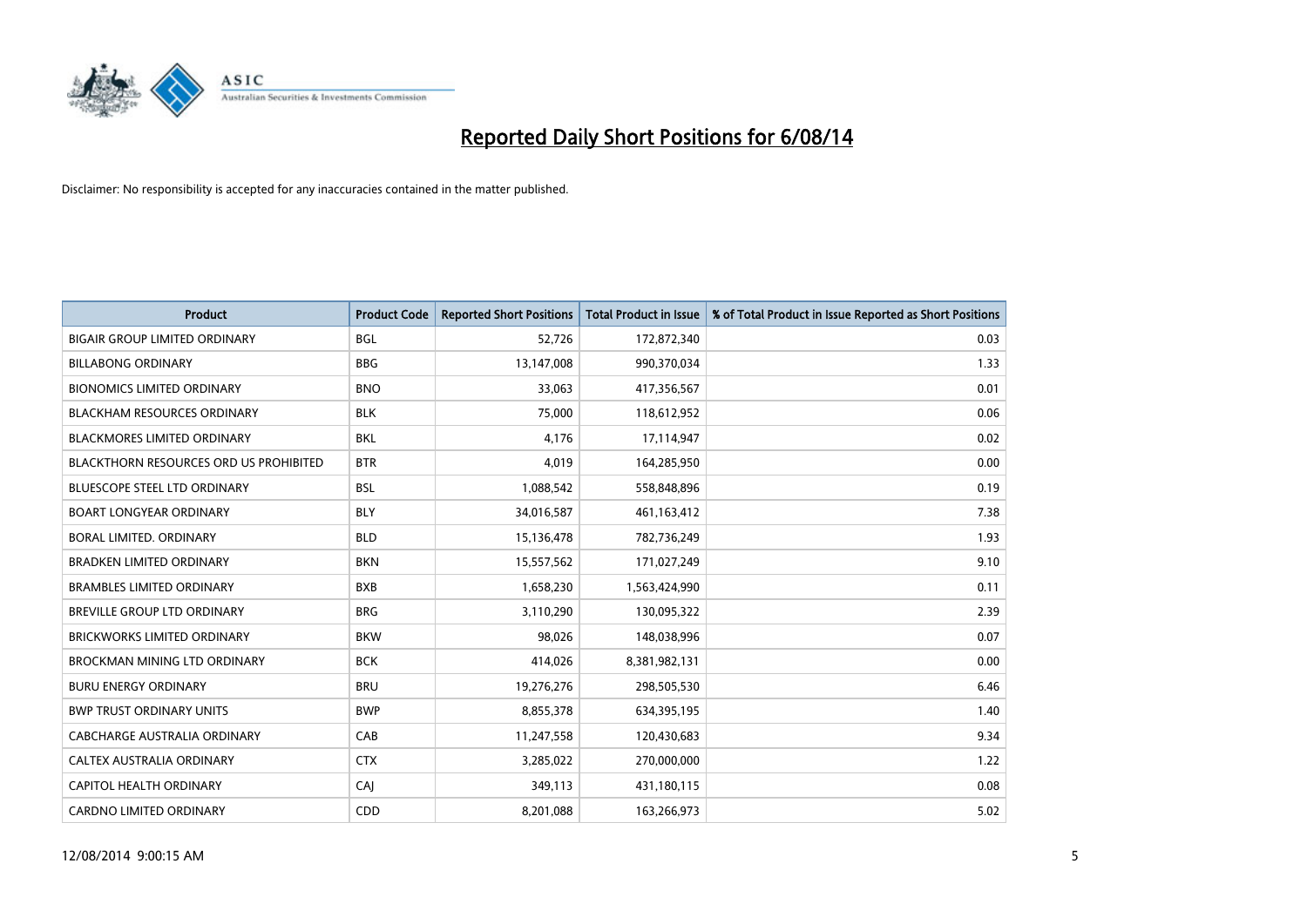

| <b>Product</b>                          | <b>Product Code</b> | <b>Reported Short Positions</b> | <b>Total Product in Issue</b> | % of Total Product in Issue Reported as Short Positions |
|-----------------------------------------|---------------------|---------------------------------|-------------------------------|---------------------------------------------------------|
| CARNARVON PETROLEUM ORDINARY            | <b>CVN</b>          | 734                             | 987,176,977                   | 0.00                                                    |
| CARSALES.COM LTD ORDINARY               | <b>CRZ</b>          | 6,741,191                       | 237,828,965                   | 2.83                                                    |
| <b>CASH CONVERTERS ORDINARY</b>         | CCV                 | 9,908,052                       | 428,886,124                   | 2.31                                                    |
| CEDAR WOODS PROP. ORDINARY              | <b>CWP</b>          | 149,776                         | 78,336,371                    | 0.19                                                    |
| CENTRAL PETROLEUM ORDINARY              | <b>CTP</b>          | 1,496,443                       | 348,718,957                   | 0.43                                                    |
| <b>CERAMIC FUEL CELLS ORDINARY</b>      | <b>CFU</b>          | 4,058                           | 2,529,051,765                 | 0.00                                                    |
| CFS RETAIL TRUST GRP STAPLED SECURITIES | <b>CFX</b>          | 59,209,433                      | 3,018,050,810                 | 1.96                                                    |
| <b>CHALLENGER LIMITED ORDINARY</b>      | <b>CGF</b>          | 268,773                         | 530,862,585                   | 0.05                                                    |
| CHANDLER MACLEOD LTD ORDINARY           | <b>CMG</b>          | 28,834                          | 547,985,086                   | 0.01                                                    |
| CHARTER HALL GROUP STAPLED US PROHIBIT. | CHC                 | 432,572                         | 347,989,262                   | 0.12                                                    |
| <b>CHARTER HALL RETAIL UNITS</b>        | <b>CQR</b>          | 10,345,730                      | 369,040,750                   | 2.80                                                    |
| <b>CHORUS LIMITED ORDINARY</b>          | <b>CNU</b>          | 81,908                          | 396,369,767                   | 0.02                                                    |
| COAL OF AFRICA LTD ORDINARY             | <b>CZA</b>          | 426                             | 1,048,368,613                 | 0.00                                                    |
| <b>COALSPUR MINES LTD ORDINARY</b>      | <b>CPL</b>          | 2,329,905                       | 641,544,455                   | 0.36                                                    |
| <b>COBAR CONSOLIDATED ORDINARY</b>      | CCU                 | 100,000                         | 329,715,353                   | 0.03                                                    |
| COCA-COLA AMATIL ORDINARY               | <b>CCL</b>          | 10,927,558                      | 763,590,249                   | 1.43                                                    |
| <b>COCHLEAR LIMITED ORDINARY</b>        | <b>COH</b>          | 9,560,668                       | 57,062,020                    | 16.75                                                   |
| <b>COCKATOO COAL ORDINARY</b>           | <b>COK</b>          | 167,987                         | 4,560,196,928                 | 0.00                                                    |
| <b>CODAN LIMITED ORDINARY</b>           | <b>CDA</b>          | 411,950                         | 176,969,924                   | 0.23                                                    |
| COFFEY INTERNATIONAL ORDINARY           | COF                 | 7,994                           | 255,833,165                   | 0.00                                                    |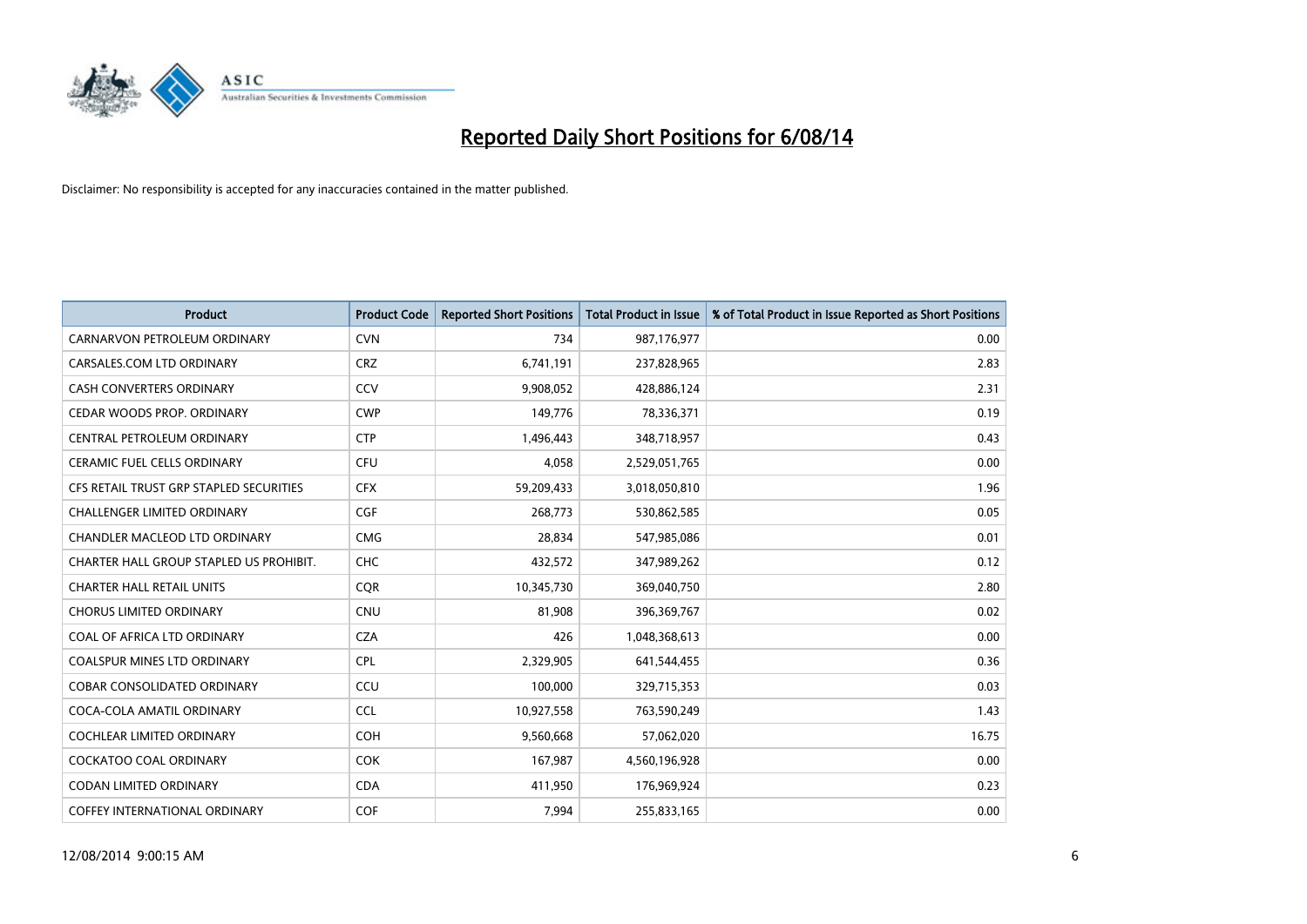

| <b>Product</b>                          | <b>Product Code</b> | <b>Reported Short Positions</b> | <b>Total Product in Issue</b> | % of Total Product in Issue Reported as Short Positions |
|-----------------------------------------|---------------------|---------------------------------|-------------------------------|---------------------------------------------------------|
| <b>COKAL LTD ORDINARY</b>               | <b>CKA</b>          | 6.820                           | 471,103,926                   | 0.00                                                    |
| <b>COLLECTION HOUSE ORDINARY</b>        | <b>CLH</b>          | 2,168,334                       | 129,717,785                   | 1.67                                                    |
| <b>COLLINS FOODS LTD ORDINARY</b>       | <b>CKF</b>          | 100,000                         | 93,000,003                    | 0.11                                                    |
| COMMONWEALTH BANK, ORDINARY             | <b>CBA</b>          | 13,201,322                      | 1,621,319,194                 | 0.81                                                    |
| <b>COMPASS RESOURCES ORDINARY</b>       | <b>CMR</b>          | 7,472                           | 1,403,744,100                 | 0.00                                                    |
| <b>COMPUTERSHARE LTD ORDINARY</b>       | <b>CPU</b>          | 8,172,265                       | 556,203,079                   | 1.47                                                    |
| <b>COOPER ENERGY LTD ORDINARY</b>       | <b>COE</b>          | 57,323                          | 329,235,509                   | 0.02                                                    |
| <b>CORP TRAVEL LIMITED ORDINARY</b>     | <b>CTD</b>          | 406,914                         | 89,931,376                    | 0.45                                                    |
| <b>COVER-MORE GRP LTD ORDINARY</b>      | <b>CVO</b>          | 6,760,513                       | 317,750,000                   | 2.13                                                    |
| CREDIT CORP GROUP ORDINARY              | <b>CCP</b>          | 167,018                         | 46,131,882                    | 0.36                                                    |
| <b>CROMWELL PROP STAPLED SECURITIES</b> | <b>CMW</b>          | 11,269,779                      | 1,727,280,850                 | 0.65                                                    |
| <b>CROWE HORWATH AUS ORDINARY</b>       | <b>CRH</b>          | 470,637                         | 273,005,429                   | 0.17                                                    |
| <b>CROWN RESORTS LTD ORDINARY</b>       | <b>CWN</b>          | 4,845,215                       | 728,394,185                   | 0.67                                                    |
| <b>CSG LIMITED ORDINARY</b>             | CSV                 | 135,990                         | 278,990,492                   | 0.05                                                    |
| <b>CSL LIMITED ORDINARY</b>             | <b>CSL</b>          | 618,442                         | 474,588,196                   | 0.13                                                    |
| <b>CSR LIMITED ORDINARY</b>             | <b>CSR</b>          | 19,821,499                      | 506,000,315                   | 3.92                                                    |
| <b>CUDECO LIMITED ORDINARY</b>          | CDU                 | 8,467,351                       | 235,119,260                   | 3.60                                                    |
| DART ENERGY LTD ORDINARY                | <b>DTE</b>          | 2,650,693                       | 1,108,752,733                 | 0.24                                                    |
| DATA#3 LIMITED ORDINARY                 | <b>DTL</b>          | 220,526                         | 153,974,950                   | 0.14                                                    |
| DECMIL GROUP LIMITED ORDINARY           | <b>DCG</b>          | 2,610,500                       | 168,657,794                   | 1.55                                                    |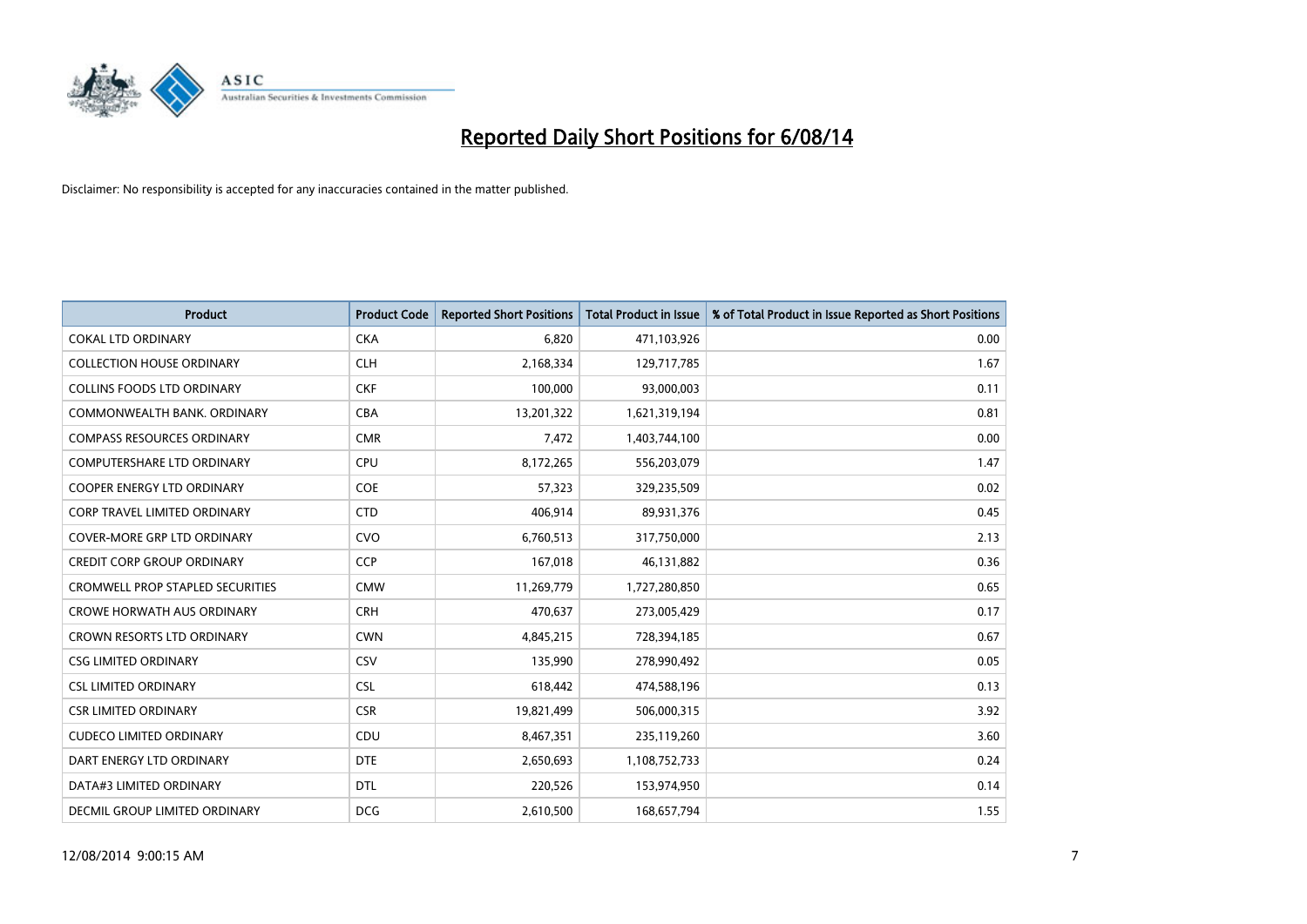

| <b>Product</b>                       | <b>Product Code</b> | <b>Reported Short Positions</b> | <b>Total Product in Issue</b> | % of Total Product in Issue Reported as Short Positions |
|--------------------------------------|---------------------|---------------------------------|-------------------------------|---------------------------------------------------------|
| DEEP YELLOW LIMITED ORDINARY         | <b>DYL</b>          | 947                             | 1,708,965,890                 | 0.00                                                    |
| DEXUS PROPERTY GROUP STAPLED UNITS   | <b>DXS</b>          | 23,815,672                      | 5,433,110,810                 | 0.44                                                    |
| DICK SMITH HLDGS ORDINARY            | <b>DSH</b>          | 19,753,692                      | 236,511,364                   | 8.35                                                    |
| DISCOVERY METALS LTD ORDINARY        | <b>DML</b>          | 1,277,631                       | 644,039,581                   | 0.20                                                    |
| DOMINO PIZZA ENTERPR ORDINARY        | <b>DMP</b>          | 2,137,765                       | 85,933,273                    | 2.49                                                    |
| DONACO INTERNATIONAL ORDINARY        | <b>DNA</b>          | 3,998,406                       | 460,293,231                   | 0.87                                                    |
| DORAY MINERALS LTD ORDINARY          | <b>DRM</b>          | 96,348                          | 164,668,012                   | 0.06                                                    |
| DOWNER EDI LIMITED ORDINARY          | <b>DOW</b>          | 19,587,792                      | 435,399,975                   | 4.50                                                    |
| DRILLSEARCH ENERGY ORDINARY          | <b>DLS</b>          | 17,893,852                      | 445,898,470                   | 4.01                                                    |
| DUET GROUP STAPLED US PROHIBIT.      | <b>DUE</b>          | 4,827,996                       | 1,317,809,323                 | 0.37                                                    |
| DULUXGROUP LIMITED ORDINARY          | <b>DLX</b>          | 631,549                         | 383,503,942                   | 0.16                                                    |
| <b>DWS LTD ORDINARY</b>              | <b>DWS</b>          | 195,096                         | 132,362,763                   | 0.15                                                    |
| ECHO ENTERTAINMENT ORDINARY          | <b>EGP</b>          | 7,357,380                       | 825,672,730                   | 0.89                                                    |
| <b>ELDERS LIMITED ORDINARY</b>       | <b>ELD</b>          | 19,076,729                      | 455,013,329                   | 4.19                                                    |
| ELEMENTAL MINERALS ORDINARY          | <b>ELM</b>          | 103,869                         | 315,663,391                   | 0.03                                                    |
| <b>EMECO HOLDINGS ORDINARY</b>       | <b>EHL</b>          | 8,169,420                       | 599,675,707                   | 1.36                                                    |
| <b>ENDEAVOUR MIN CORP CDI 1:1</b>    | <b>EVR</b>          | 31,265                          | 55,837,996                    | 0.06                                                    |
| <b>ENERGY RESOURCES ORDINARY 'A'</b> | <b>ERA</b>          | 10,699,507                      | 517,725,062                   | 2.07                                                    |
| <b>ENERGY WORLD CORPOR, ORDINARY</b> | <b>EWC</b>          | 43,362,886                      | 1,734,166,672                 | 2.50                                                    |
| ENVESTRA LIMITED ORDINARY            | <b>ENV</b>          | 164,296                         | 1,796,808,474                 | 0.01                                                    |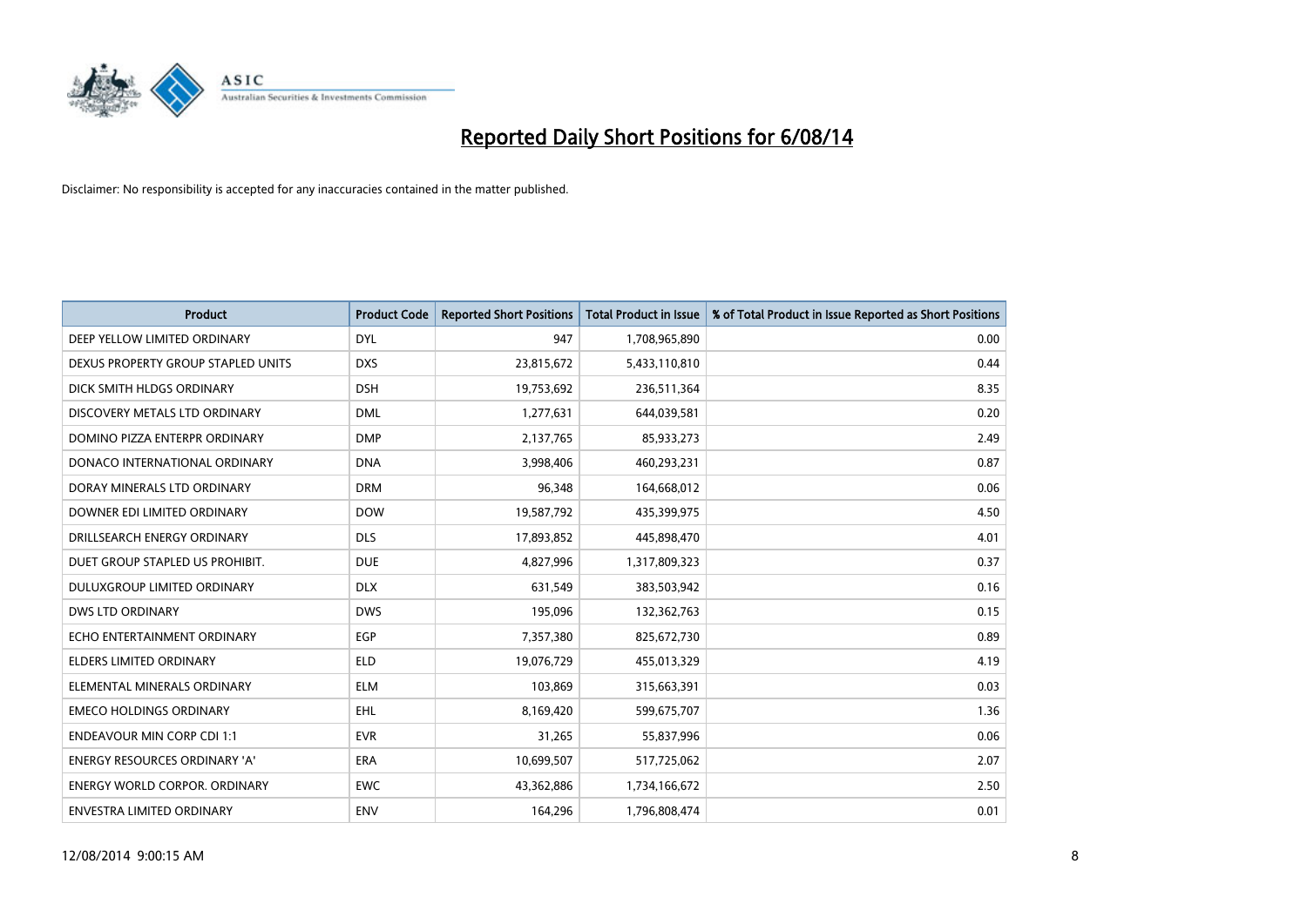

| <b>Product</b>                         | <b>Product Code</b> | <b>Reported Short Positions</b> | <b>Total Product in Issue</b> | % of Total Product in Issue Reported as Short Positions |
|----------------------------------------|---------------------|---------------------------------|-------------------------------|---------------------------------------------------------|
| EQUATORIAL RES LTD ORDINARY            | EQX                 | 174                             | 122,185,353                   | 0.00                                                    |
| EQUITY TRUSTEES ORDINARY               | EQT                 | 19                              | 19,105,788                    | 0.00                                                    |
| ERM POWER LIMITED ORDINARY             | EPW                 | 826,336                         | 239,269,727                   | 0.35                                                    |
| ESERVGLOBAL LIMITED ORDINARY           | ESV                 | 242,394                         | 254,045,997                   | 0.10                                                    |
| EVOLUTION MINING LTD ORDINARY          | <b>EVN</b>          | 27,682,574                      | 712,493,836                   | 3.89                                                    |
| FAIRFAX MEDIA LTD ORDINARY             | <b>FXI</b>          | 73,418,289                      | 2,351,955,725                 | 3.12                                                    |
| <b>FANTASTIC HOLDINGS ORDINARY</b>     | <b>FAN</b>          | 42,122                          | 103,068,398                   | 0.04                                                    |
| FAR LTD ORDINARY                       | <b>FAR</b>          | 2,470,327                       | 2,699,846,742                 | 0.09                                                    |
| FEDERATION CNTRES ORD/UNIT STAPLED SEC | <b>FDC</b>          | 777,597                         | 1,427,641,565                 | 0.05                                                    |
| FINBAR GROUP LIMITED ORDINARY          | FRI                 | 15,485                          | 227,018,204                   | 0.01                                                    |
| FISHER & PAYKEL H. ORDINARY            | <b>FPH</b>          | 6,984                           | 555,587,628                   | 0.00                                                    |
| FLEETWOOD CORP ORDINARY                | <b>FWD</b>          | 2,179,666                       | 60,581,211                    | 3.60                                                    |
| FLETCHER BUILDING ORDINARY             | <b>FBU</b>          | 1,310,557                       | 687,854,788                   | 0.19                                                    |
| FLEXIGROUP LIMITED ORDINARY            | <b>FXL</b>          | 4,970,604                       | 304,096,060                   | 1.63                                                    |
| FLIGHT CENTRE TRAVEL ORDINARY          | <b>FLT</b>          | 5,744,734                       | 100,576,977                   | 5.71                                                    |
| FLINDERS MINES LTD ORDINARY            | <b>FMS</b>          | 14,150,000                      | 2,400,995,602                 | 0.59                                                    |
| FOCUS MINERALS LTD ORDINARY            | <b>FML</b>          | 2,966,977                       | 9,137,375,877                 | 0.03                                                    |
| FOLKESTONE EDU TRUST UNITS             | <b>FET</b>          | 21,733                          | 205,069,661                   | 0.01                                                    |
| FONTERRA SHARE FUND ORDINARY UNITS     | <b>FSF</b>          | 83                              | 109,777,717                   | 0.00                                                    |
| FORTESCUE METALS GRP ORDINARY          | <b>FMG</b>          | 225,002,930                     | 3,113,798,151                 | 7.23                                                    |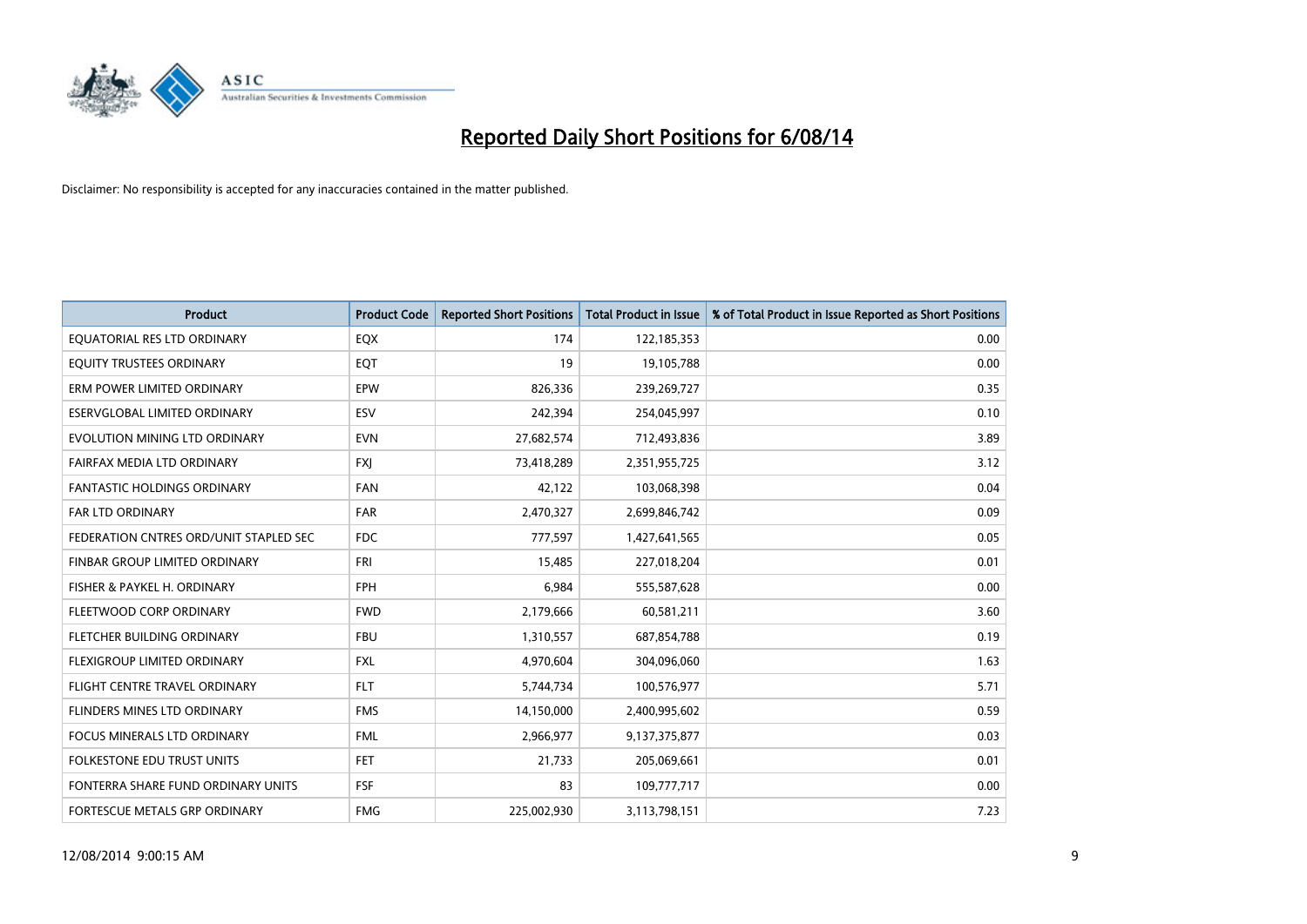

| <b>Product</b>                                   | <b>Product Code</b> | <b>Reported Short Positions</b> | <b>Total Product in Issue</b> | % of Total Product in Issue Reported as Short Positions |
|--------------------------------------------------|---------------------|---------------------------------|-------------------------------|---------------------------------------------------------|
| FREEDOM FOOD LTD ORDINARY                        | <b>FNP</b>          | 13,870                          | 150,645,371                   | 0.01                                                    |
| <b>G.U.D. HOLDINGS ORDINARY</b>                  | GUD                 | 2,797,593                       | 70,939,492                    | 3.94                                                    |
| <b>G8 EDUCATION LIMITED ORDINARY</b>             | <b>GEM</b>          | 19,256,625                      | 332,073,918                   | 5.80                                                    |
| <b>GALAXY RESOURCES ORDINARY</b>                 | <b>GXY</b>          | 46,556                          | 1,064,493,083                 | 0.00                                                    |
| <b>GDI PROPERTY GRP STAPLED SECURITIES</b>       | <b>GDI</b>          | 168,323                         | 567,575,025                   | 0.03                                                    |
| <b>GENETIC TECHNOLOGIES ORDINARY</b>             | <b>GTG</b>          | 90,000                          | 637,146,442                   | 0.01                                                    |
| <b>GENWORTH MORTGAGE ORDINARY</b>                | <b>GMA</b>          | 446,668                         | 650,000,000                   | 0.07                                                    |
| <b>GEODYNAMICS LIMITED ORDINARY</b>              | GDY                 | 819                             | 435,880,130                   | 0.00                                                    |
| <b>GINDALBIE METALS LTD ORDINARY</b>             | <b>GBG</b>          | 34,438,721                      | 1,494,143,745                 | 2.30                                                    |
| <b>GOODMAN FIELDER, ORDINARY</b>                 | <b>GFF</b>          | 12,131,135                      | 1,955,559,207                 | 0.62                                                    |
| <b>GOODMAN GROUP STAPLED</b>                     | <b>GMG</b>          | 8,991,005                       | 1,727,685,976                 | 0.52                                                    |
| <b>GPT GROUP STAPLED SEC.</b>                    | <b>GPT</b>          | 6,059,731                       | 1,685,460,955                 | 0.36                                                    |
| <b>GRAINCORP LIMITED A CLASS ORDINARY</b>        | <b>GNC</b>          | 12,337,127                      | 228,855,628                   | 5.39                                                    |
| <b>GRANGE RESOURCES, ORDINARY</b>                | GRR                 | 5,144,025                       | 1,157,097,869                 | 0.44                                                    |
| <b>GREENCROSS LIMITED ORDINARY</b>               | <b>GXL</b>          | 2,489,335                       | 110,654,390                   | 2.25                                                    |
| <b>GREENLAND MIN EN LTD ORDINARY</b>             | GGG                 | 5,243,334                       | 668,464,377                   | 0.78                                                    |
| <b>GREENLAND MIN EN LTD RIGHTS 26-JUN-14</b>     | GGGR                | 4,630                           | 88,685,050                    | 0.01                                                    |
| <b>GROWTHPOINT PROPERTY ORD/UNIT STAPLED SEC</b> | GOZ                 | 20,366                          | 540,115,360                   | 0.00                                                    |
| <b>GRYPHON MINERALS LTD ORDINARY</b>             | GRY                 | 4,436,686                       | 401,011,505                   | 1.11                                                    |
| <b>GUILDFORD COAL LTD ORDINARY</b>               | <b>GUF</b>          | 522,502                         | 761,857,020                   | 0.07                                                    |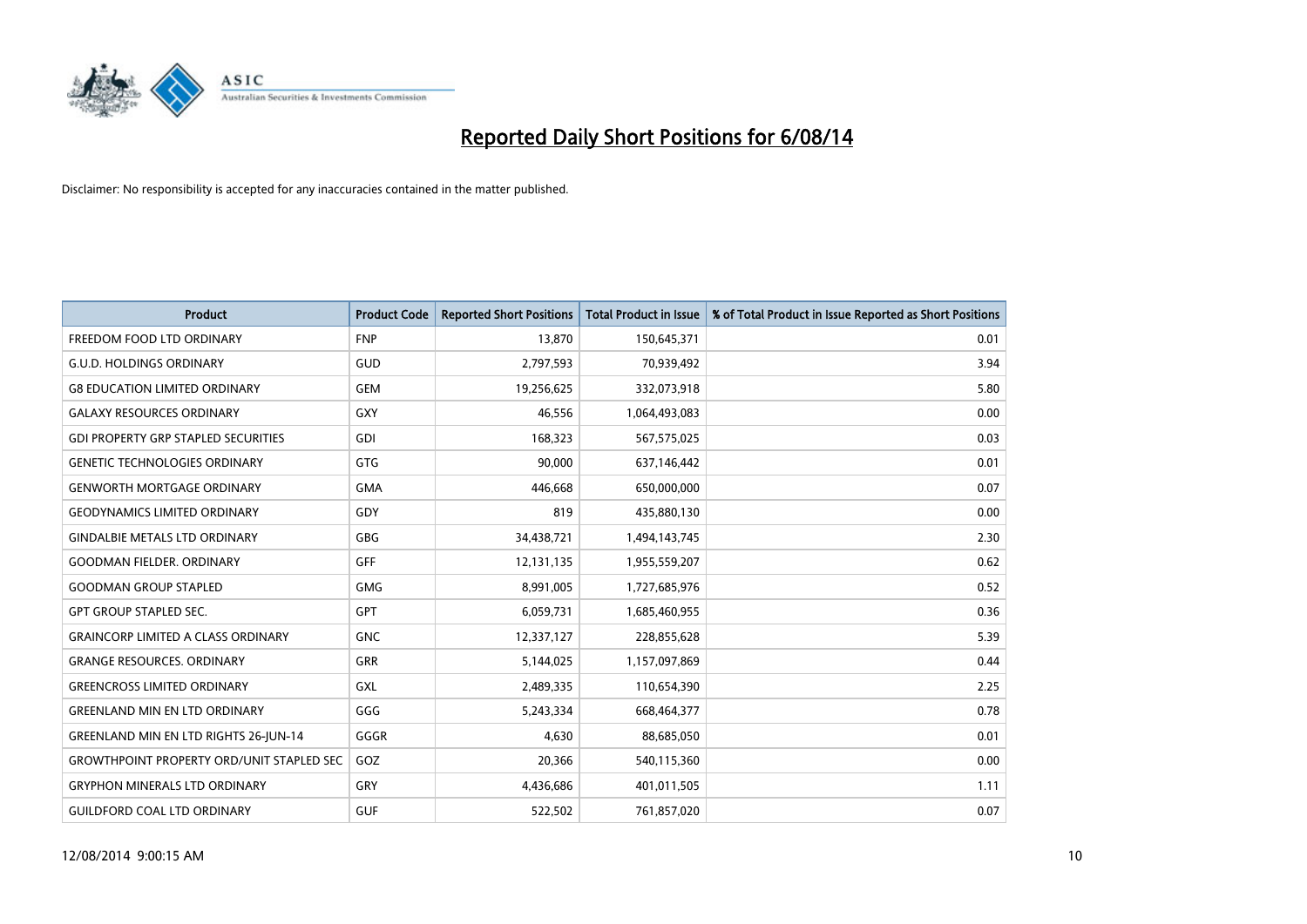

| Product                                  | <b>Product Code</b> | <b>Reported Short Positions</b> | <b>Total Product in Issue</b> | % of Total Product in Issue Reported as Short Positions |
|------------------------------------------|---------------------|---------------------------------|-------------------------------|---------------------------------------------------------|
| <b>GWA GROUP LTD ORDINARY</b>            | <b>GWA</b>          | 16,789,027                      | 306,533,770                   | 5.48                                                    |
| HARVEY NORMAN ORDINARY                   | <b>HVN</b>          | 52,418,140                      | 1,062,316,784                 | 4.93                                                    |
| HEALTHSCOPE LIMITED. ORDINARY            | <b>HSO</b>          | 1,192,883                       | 1,732,094,838                 | 0.07                                                    |
| <b>HELIX RESOURCES ORDINARY</b>          | <b>HLX</b>          | 228,019                         | 236,558,290                   | 0.10                                                    |
| <b>HENDERSON GROUP CDI 1:1</b>           | <b>HGG</b>          | 3,622,362                       | 664,599,011                   | 0.55                                                    |
| HFA HOLDINGS LIMITED ORDINARY            | <b>HFA</b>          | 3,809                           | 136,548,880                   | 0.00                                                    |
| HIGHFIELD RES LTD ORDINARY               | <b>HFR</b>          | 50,000                          | 155,825,003                   | 0.03                                                    |
| HILLS LTD ORDINARY                       | HIL                 | 71,756                          | 234,192,711                   | 0.03                                                    |
| HORIZON OIL LIMITED ORDINARY             | <b>HZN</b>          | 54,768,702                      | 1,301,981,265                 | 4.21                                                    |
| <b>IBUY GROUP LTD ORDINARY</b>           | <b>IBY</b>          | 3,388,954                       | 426,069,834                   | 0.80                                                    |
| ICAR ASIA LTD ORDINARY                   | ICQ                 | 8,406                           | 122,502,174                   | 0.01                                                    |
| <b>IINET LIMITED ORDINARY</b>            | <b>IIN</b>          | 7,668,422                       | 161,238,847                   | 4.76                                                    |
| <b>ILUKA RESOURCES ORDINARY</b>          | ILU                 | 43,563,366                      | 418,700,517                   | 10.40                                                   |
| <b>IMDEX LIMITED ORDINARY</b>            | <b>IMD</b>          | 3,416,856                       | 212,110,368                   | 1.61                                                    |
| <b>INCITEC PIVOT ORDINARY</b>            | IPL                 | 38,732,420                      | 1,654,998,197                 | 2.34                                                    |
| <b>INDEPENDENCE GROUP ORDINARY</b>       | <b>IGO</b>          | 302,546                         | 234,253,306                   | 0.13                                                    |
| <b>INDOPHIL RESOURCES ORDINARY</b>       | <b>IRN</b>          | 1,058,658                       | 1,203,146,194                 | 0.09                                                    |
| <b>INDUSTRIA REIT STAPLED</b>            | <b>IDR</b>          | 102,632                         | 125,000,001                   | 0.08                                                    |
| <b>INFIGEN ENERGY STAPLED SECURITIES</b> | IFN                 | 2,438,972                       | 764,993,434                   | 0.32                                                    |
| INGENIA GROUP STAPLED SECURITIES         | <b>INA</b>          | 2,312,088                       | 678,058,232                   | 0.34                                                    |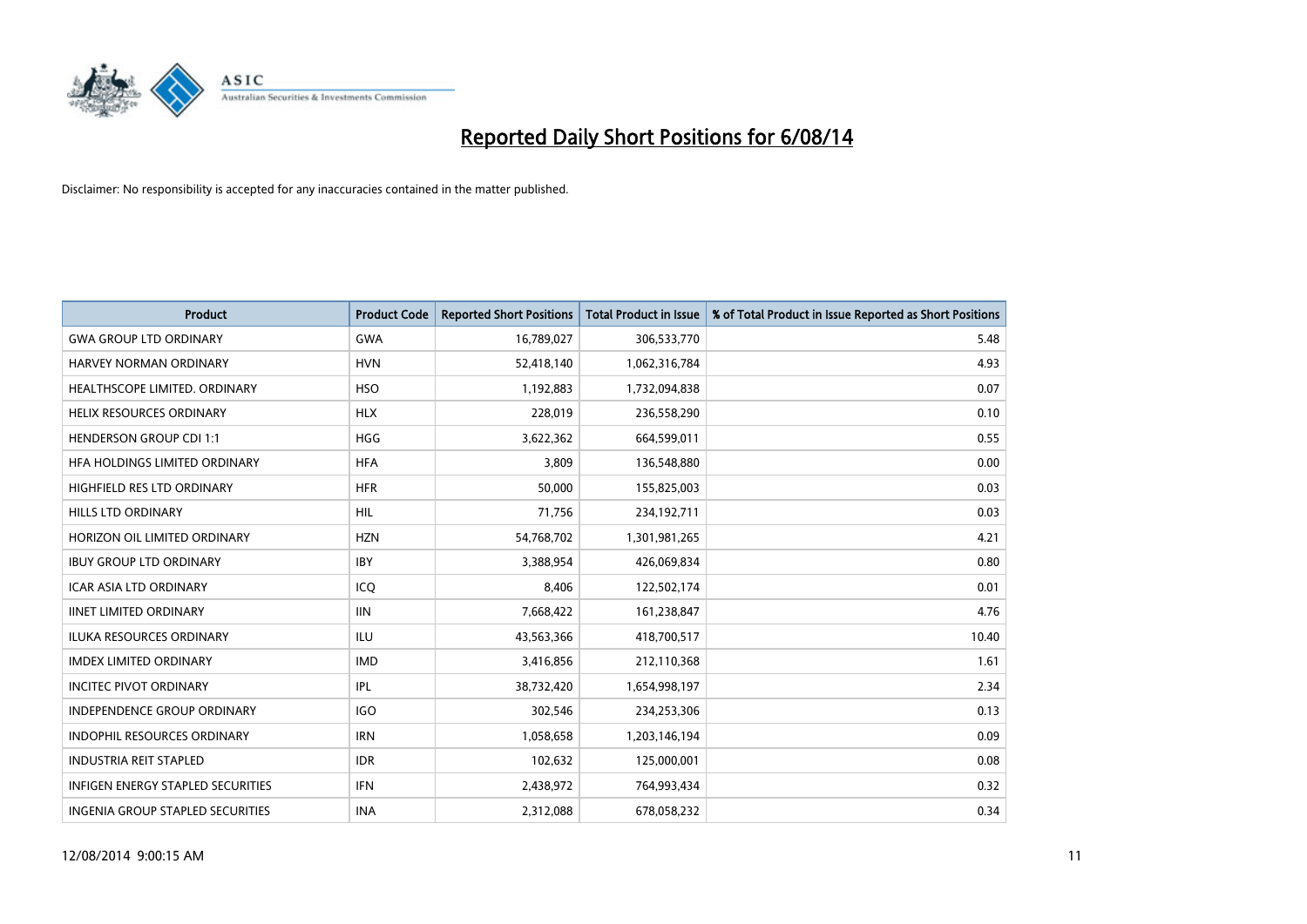

| <b>Product</b>                                | <b>Product Code</b> | <b>Reported Short Positions</b> | <b>Total Product in Issue</b> | % of Total Product in Issue Reported as Short Positions |
|-----------------------------------------------|---------------------|---------------------------------|-------------------------------|---------------------------------------------------------|
| <b>INSURANCE AUSTRALIA ORDINARY</b>           | <b>IAG</b>          | 10,802,958                      | 2,341,618,048                 | 0.46                                                    |
| <b>INTREPID MINES ORDINARY</b>                | <b>IAU</b>          | 4,143,327                       | 557,420,429                   | 0.74                                                    |
| <b>INVESTA OFFICE FUND STAPLED SECURITIES</b> | <b>IOF</b>          | 453,259                         | 614,047,458                   | 0.07                                                    |
| <b>INVOCARE LIMITED ORDINARY</b>              | <b>IVC</b>          | 6,265,427                       | 110,030,298                   | 5.69                                                    |
| <b>IOOF HOLDINGS LTD ORDINARY</b>             | IFL.                | 13,550,518                      | 232,118,034                   | 5.84                                                    |
| <b>IPROPERTY GROUP LTD ORDINARY</b>           | <b>IPP</b>          | 3,182,430                       | 181,703,204                   | 1.75                                                    |
| <b>IRESS LIMITED ORDINARY</b>                 | <b>IRE</b>          | 5,837,182                       | 159,097,319                   | 3.67                                                    |
| <b>IRON ORE HOLDINGS ORDINARY</b>             | <b>IOH</b>          | 26,197                          | 161,174,005                   | 0.02                                                    |
| <b>ISELECT LTD ORDINARY</b>                   | <b>ISU</b>          | 294,697                         | 260,889,894                   | 0.11                                                    |
| <b>ISENTIA GROUP LTD ORDINARY</b>             | <b>ISD</b>          | 13,034                          | 200,000,001                   | 0.01                                                    |
| JAMES HARDIE INDUST CHESS DEPOSITARY INT      | <b>IHX</b>          | 4,703,760                       | 444,867,063                   | 1.06                                                    |
| <b>JAPARA HEALTHCARE LT ORDINARY</b>          | <b>IHC</b>          | 3,467,740                       | 262,500,000                   | 1.32                                                    |
| <b>JB HI-FI LIMITED ORDINARY</b>              | <b>IBH</b>          | 12,192,510                      | 98,947,309                    | 12.32                                                   |
| K2 ASSET MGMT HLDGS ORDINARY                  | <b>KAM</b>          | 9,143                           | 233,505,798                   | 0.00                                                    |
| <b>KAGARA LTD ORDINARY</b>                    | KZL                 | 1,666,460                       | 798,953,117                   | 0.21                                                    |
| KAROON GAS AUSTRALIA ORDINARY                 | <b>KAR</b>          | 18,239,131                      | 255,841,581                   | 7.13                                                    |
| KATHMANDU HOLD LTD ORDINARY                   | <b>KMD</b>          | 2,925,717                       | 200,633,469                   | 1.46                                                    |
| <b>KBL MINING LIMITED ORDINARY</b>            | <b>KBL</b>          | 1,820                           | 393,535,629                   | 0.00                                                    |
| KINGSGATE CONSOLID. ORDINARY                  | <b>KCN</b>          | 10,410,321                      | 223,584,937                   | 4.66                                                    |
| KINGSROSE MINING LTD ORDINARY                 | <b>KRM</b>          | 487,159                         | 358,611,493                   | 0.14                                                    |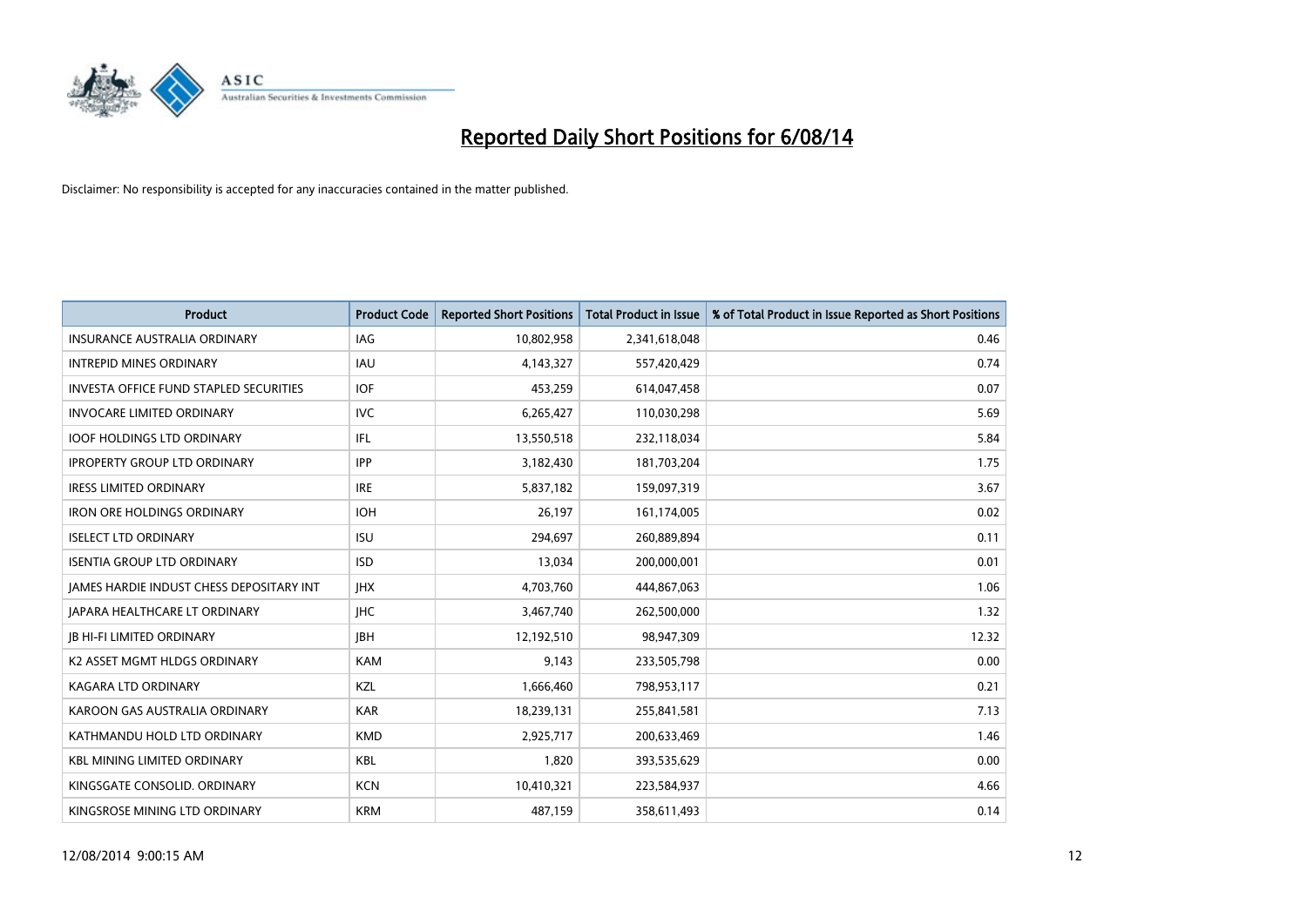

| <b>Product</b>                        | <b>Product Code</b> | <b>Reported Short Positions</b> | <b>Total Product in Issue</b> | % of Total Product in Issue Reported as Short Positions |
|---------------------------------------|---------------------|---------------------------------|-------------------------------|---------------------------------------------------------|
| <b>KOGI IRON LTD ORDINARY</b>         | <b>KFE</b>          | 296,933                         | 362,005,169                   | 0.08                                                    |
| LEIGHTON HOLDINGS ORDINARY            | LEI                 | 5,819,719                       | 338,503,563                   | 1.72                                                    |
| LEND LEASE GROUP UNIT/ORD STAPLED     | <b>LLC</b>          | 3,714,617                       | 577,475,833                   | 0.64                                                    |
| LIQUEFIED NATURAL ORDINARY            | <b>LNG</b>          | 6,851,556                       | 446,529,015                   | 1.53                                                    |
| <b>LOGICAMMS LIMITED ORDINARY</b>     | <b>LCM</b>          | 17,500                          | 71,178,179                    | 0.02                                                    |
| LONESTAR RESO LTD ORDINARY            | <b>LNR</b>          | 508,749                         | 752,187,211                   | 0.07                                                    |
| LYNAS CORPORATION ORDINARY            | <b>LYC</b>          | 136,210,221                     | 2,333,661,566                 | 5.84                                                    |
| <b>M2 GRP LTD ORDINARY</b>            | <b>MTU</b>          | 13,611,874                      | 180,491,516                   | 7.54                                                    |
| <b>MACA LIMITED ORDINARY</b>          | <b>MLD</b>          | 697,014                         | 202,676,373                   | 0.34                                                    |
| <b>MACMAHON HOLDINGS ORDINARY</b>     | <b>MAH</b>          | 1,165,181                       | 1,261,699,966                 | 0.09                                                    |
| MACO ATLAS ROADS GRP ORDINARY STAPLED | <b>MOA</b>          | 3,134,150                       | 505,692,079                   | 0.62                                                    |
| MACQUARIE GROUP LTD ORDINARY          | MQG                 | 1,155,798                       | 321,193,247                   | 0.36                                                    |
| MAGELLAN FIN GRP LTD ORDINARY         | <b>MFG</b>          | 4,174,372                       | 158,842,157                   | 2.63                                                    |
| <b>MATRIX C &amp; E LTD ORDINARY</b>  | <b>MCE</b>          | 2,599,010                       | 94,555,428                    | 2.75                                                    |
| MAVERICK DRILLING ORDINARY            | <b>MAD</b>          | 5,062,407                       | 533,885,763                   | 0.95                                                    |
| MAXITRANS INDUSTRIES ORDINARY         | <b>MXI</b>          | 304,659                         | 185,075,653                   | 0.16                                                    |
| MAYNE PHARMA LTD ORDINARY             | <b>MYX</b>          | 2,617,206                       | 586,651,477                   | 0.45                                                    |
| MCMILLAN SHAKESPEARE ORDINARY         | <b>MMS</b>          | 927,826                         | 74,523,965                    | 1.25                                                    |
| MCPHERSON'S LTD ORDINARY              | <b>MCP</b>          | 69,044                          | 95,434,645                    | 0.07                                                    |
| MEDUSA MINING LTD ORDINARY            | <b>MML</b>          | 6,435,554                       | 207,794,301                   | 3.10                                                    |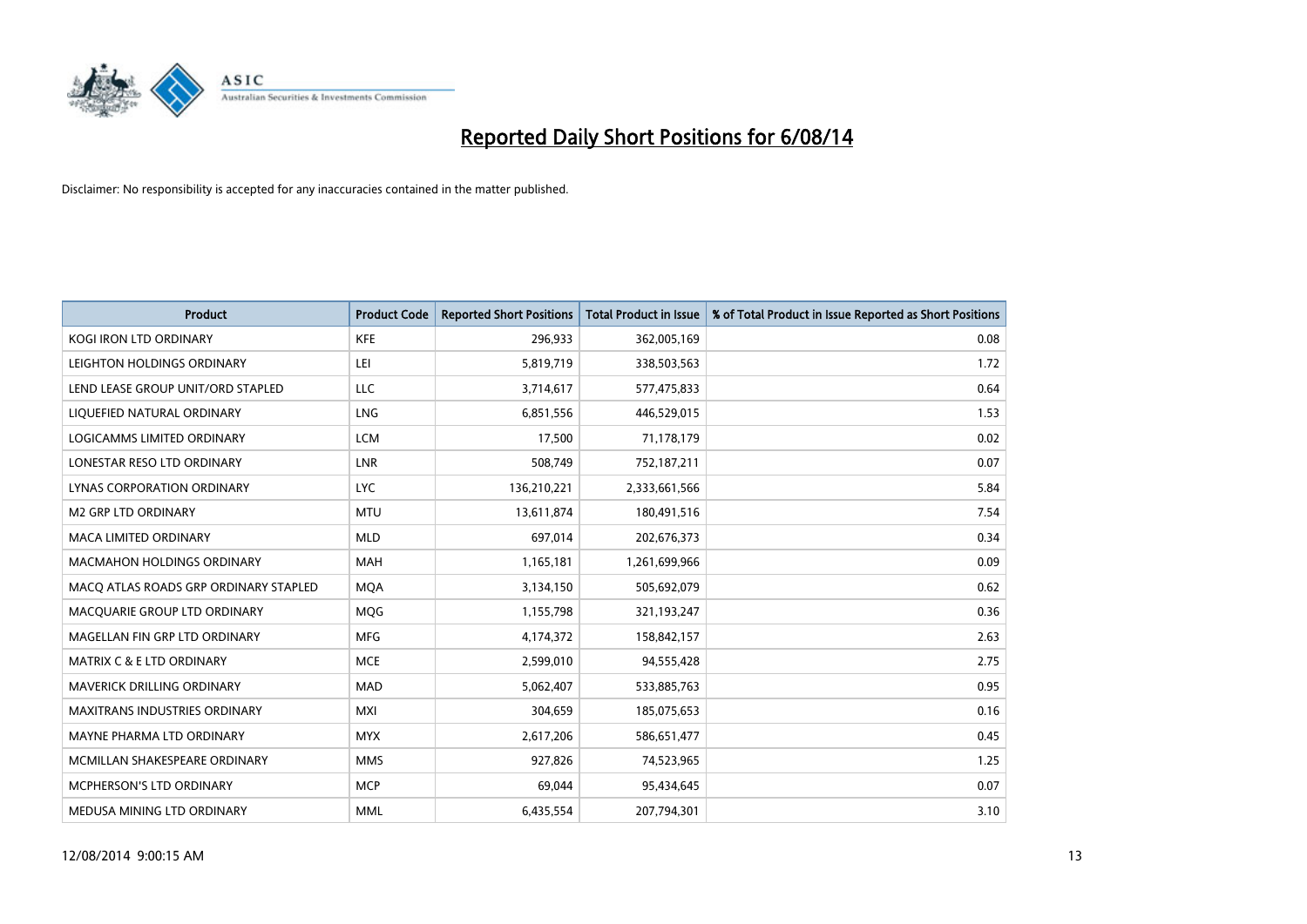

| <b>Product</b>                     | <b>Product Code</b> | <b>Reported Short Positions</b> | <b>Total Product in Issue</b> | % of Total Product in Issue Reported as Short Positions |
|------------------------------------|---------------------|---------------------------------|-------------------------------|---------------------------------------------------------|
| MELBOURNE IT LIMITED ORDINARY      | <b>MLB</b>          | 11,022                          | 92,944,392                    | 0.01                                                    |
| MERMAID MARINE ORDINARY            | <b>MRM</b>          | 10,882,109                      | 366,766,098                   | 2.97                                                    |
| MESOBLAST LIMITED ORDINARY         | <b>MSB</b>          | 20,985,467                      | 321,640,094                   | 6.52                                                    |
| METALS X LIMITED ORDINARY          | <b>MLX</b>          | 1,116,799                       | 1,655,386,110                 | 0.07                                                    |
| METCASH LIMITED ORDINARY           | <b>MTS</b>          | 120,783,771                     | 903,309,574                   | 13.37                                                   |
| METMINCO LIMITED ORDINARY          | <b>MNC</b>          | 200,000                         | 1,762,329,120                 | 0.01                                                    |
| <b>MIGHTY RIVER POWER ORDINARY</b> | <b>MYT</b>          | 3,806,311                       | 1,400,012,517                 | 0.27                                                    |
| MINCOR RESOURCES NL ORDINARY       | <b>MCR</b>          | 1,032,339                       | 188,208,274                   | 0.55                                                    |
| MINERAL DEPOSITS ORDINARY          | <b>MDL</b>          | 955,872                         | 103,538,786                   | 0.92                                                    |
| MINERAL RESOURCES, ORDINARY        | <b>MIN</b>          | 17,252,858                      | 186,556,246                   | 9.25                                                    |
| MINT WIRELESS ORDINARY             | <b>MNW</b>          | 1,148,342                       | 450,872,395                   | 0.25                                                    |
| MIRABELA NICKEL LTD ORDINARY       | <b>MBN</b>          | 36,643                          | 929,710,216                   | 0.00                                                    |
| MIRVAC GROUP STAPLED SECURITIES    | <b>MGR</b>          | 1,459,529                       | 3,692,279,772                 | 0.04                                                    |
| MOBILE EMBRACE LTD ORDINARY        | <b>MBE</b>          | 28,000                          | 375,710,098                   | 0.01                                                    |
| MOKO SOCIAL MEDIA ORDINARY         | <b>MKB</b>          | 68,516                          | 599,357,003                   | 0.01                                                    |
| MOLOPO ENERGY LTD ORDINARY         | <b>MPO</b>          | 75,118                          | 248,705,730                   | 0.03                                                    |
| MONADELPHOUS GROUP ORDINARY        | <b>MND</b>          | 11,649,018                      | 92,679,570                    | 12.57                                                   |
| MONASH IVF GROUP LTD ORDINARY      | <b>MVF</b>          | 1,649,653                       | 231,081,089                   | 0.71                                                    |
| MORTGAGE CHOICE LTD ORDINARY       | <b>MOC</b>          | 293,863                         | 123,780,387                   | 0.24                                                    |
| MOUNT GIBSON IRON ORDINARY         | <b>MGX</b>          | 18, 151, 741                    | 1,090,805,085                 | 1.66                                                    |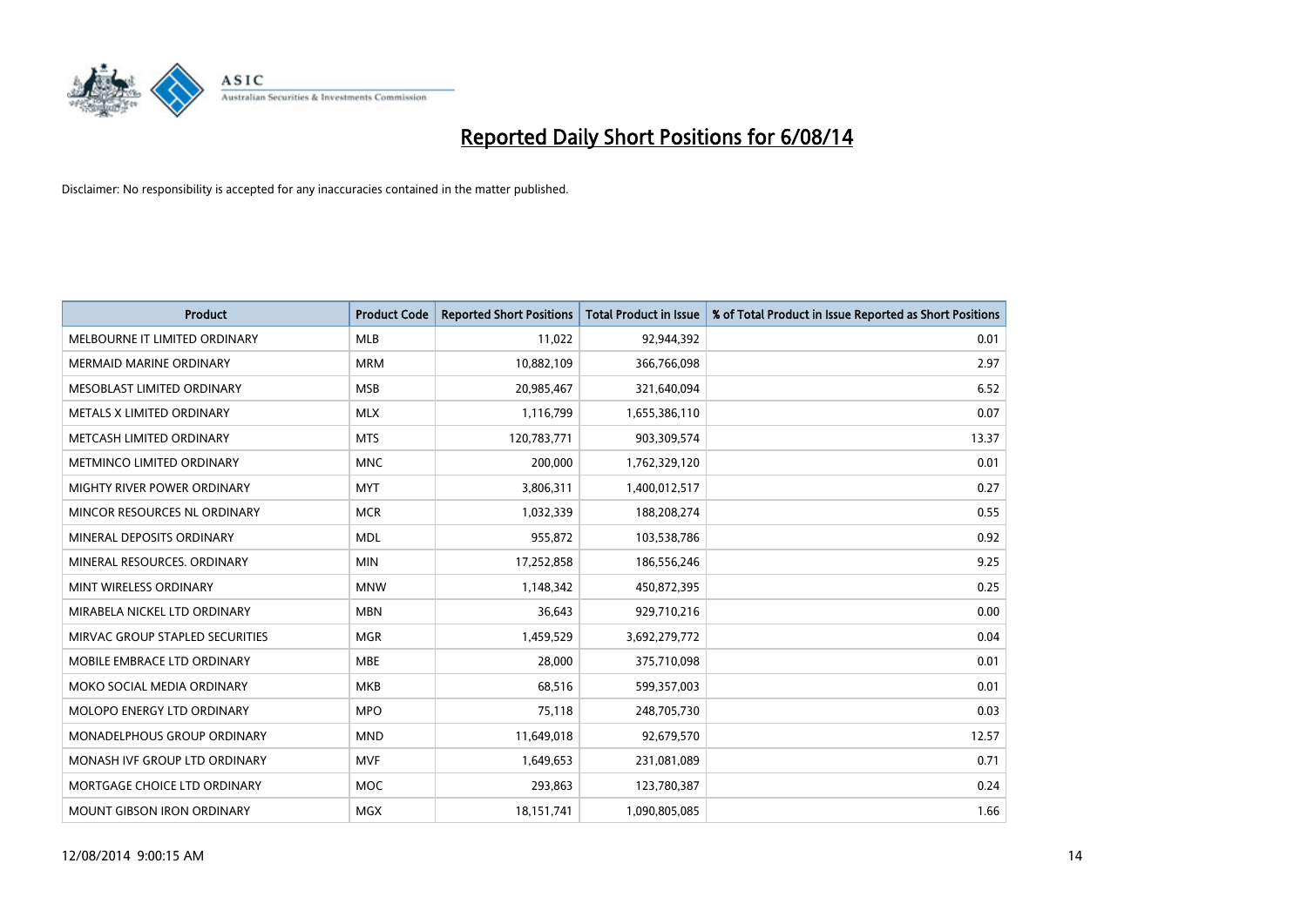

| <b>Product</b>                  | <b>Product Code</b> | <b>Reported Short Positions</b> | <b>Total Product in Issue</b> | % of Total Product in Issue Reported as Short Positions |
|---------------------------------|---------------------|---------------------------------|-------------------------------|---------------------------------------------------------|
| MULTIPLEX SITES SITES           | <b>MXUPA</b>        | 1,875                           | 4,500,000                     | 0.04                                                    |
| MYER HOLDINGS LTD ORDINARY      | <b>MYR</b>          | 76,021,112                      | 585,684,551                   | 12.98                                                   |
| <b>MYSTATE LIMITED ORDINARY</b> | <b>MYS</b>          | 77,359                          | 87,261,995                    | 0.09                                                    |
| NANOSONICS LIMITED ORDINARY     | <b>NAN</b>          | 2,538,190                       | 264,157,826                   | 0.96                                                    |
| NATIONAL AUST, BANK ORDINARY    | <b>NAB</b>          | 8,982,557                       | 2,365,765,544                 | 0.38                                                    |
| NATIONAL STORAGE STAPLED        | <b>NSR</b>          | 551,040                         | 244,897,096                   | 0.23                                                    |
| NAVITAS LIMITED ORDINARY        | <b>NVT</b>          | 1,593,998                       | 375,712,581                   | 0.42                                                    |
| NEARMAP LTD ORDINARY            | <b>NEA</b>          | 653,900                         | 337,346,101                   | 0.19                                                    |
| NEON ENERGY LIMITED ORDINARY    | <b>NEN</b>          | 140,474                         | 553,037,848                   | 0.03                                                    |
| NEUREN PHARMACEUT, ORDINARY     | <b>NEU</b>          | 67,231                          | 1,563,586,247                 | 0.00                                                    |
| NEW HOPE CORPORATION ORDINARY   | <b>NHC</b>          | 1,372,632                       | 830,933,112                   | 0.17                                                    |
| NEWCREST MINING ORDINARY        | <b>NCM</b>          | 13,862,238                      | 766,510,971                   | 1.81                                                    |
| NEWS CORP A NON-VOTING CDI      | <b>NWSLV</b>        | 411,239                         | 3,103,217                     | 13.25                                                   |
| NEWS CORP B VOTING CDI          | <b>NWS</b>          | 2,211,151                       | 21,214,876                    | 10.42                                                   |
| NEWSAT LIMITED ORDINARY         | <b>NWT</b>          | 8,054,960                       | 612,199,841                   | 1.32                                                    |
| NEXTDC LIMITED ORDINARY         | <b>NXT</b>          | 18,829,602                      | 193,154,486                   | 9.75                                                    |
| NEXUS ENERGY LIMITED ORDINARY   | <b>NXS</b>          | 83,983                          | 1,330,219,459                 | 0.01                                                    |
| NIB HOLDINGS LIMITED ORDINARY   | <b>NHF</b>          | 1,889,226                       | 439,004,182                   | 0.43                                                    |
| NIDO PETROLEUM ORDINARY         | <b>NDO</b>          | 42,480                          | 2,049,984,302                 | 0.00                                                    |
| NINE ENTERTAINMENT ORDINARY     | <b>NEC</b>          | 8,199,205                       | 940,295,023                   | 0.87                                                    |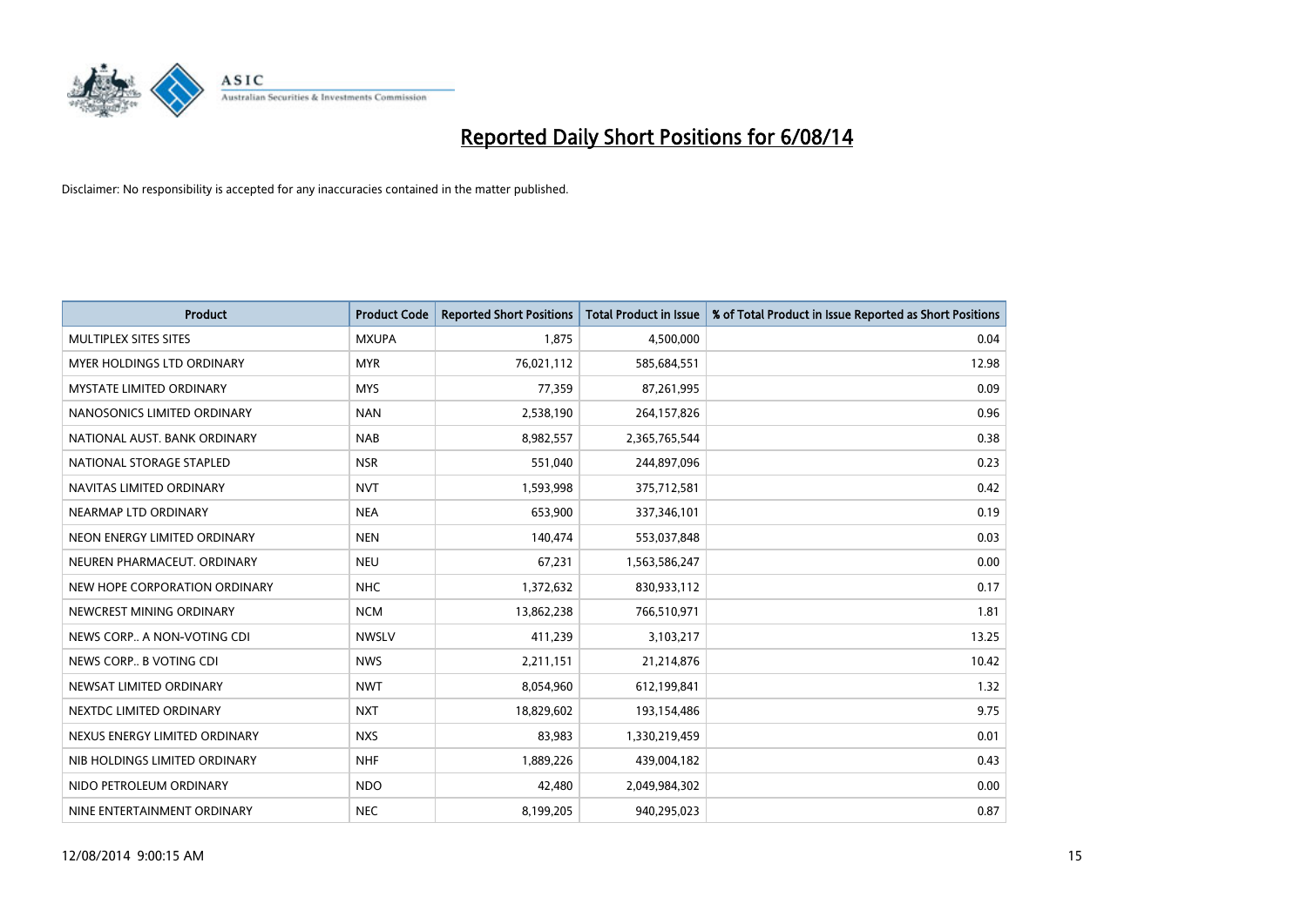

| <b>Product</b>                        | <b>Product Code</b> | <b>Reported Short Positions</b> | <b>Total Product in Issue</b> | % of Total Product in Issue Reported as Short Positions |
|---------------------------------------|---------------------|---------------------------------|-------------------------------|---------------------------------------------------------|
| NOBLE MINERAL RES ORDINARY            | <b>NMG</b>          | 2,365,726                       | 666,397,952                   | 0.36                                                    |
| NORTHERN IRON LTD ORDINARY            | <b>NFE</b>          | 8,685                           | 484,405,314                   | 0.00                                                    |
| NORTHERN STAR ORDINARY                | <b>NST</b>          | 8,368,308                       | 587,429,659                   | 1.42                                                    |
| NRW HOLDINGS LIMITED ORDINARY         | <b>NWH</b>          | 12,373,225                      | 278,888,011                   | 4.44                                                    |
| NUFARM LIMITED ORDINARY               | <b>NUF</b>          | 17,166,149                      | 264,021,627                   | 6.50                                                    |
| NUPLEX INDUSTRIES ORDINARY            | <b>NPX</b>          | 1,000                           | 198,125,827                   | 0.00                                                    |
| OCEANAGOLD CORP. CHESS DEPOSITARY INT | <b>OGC</b>          | 1,112,822                       | 301,420,186                   | 0.37                                                    |
| OIL SEARCH LTD ORDINARY               | OSH                 | 6,652,113                       | 1,519,022,225                 | 0.44                                                    |
| OM HOLDINGS LIMITED ORDINARY          | OMH                 | 58,321                          | 733,423,337                   | 0.01                                                    |
| ORICA LIMITED ORDINARY                | ORI                 | 14,386,454                      | 372,743,291                   | 3.86                                                    |
| ORIGIN ENERGY ORDINARY                | <b>ORG</b>          | 6,307,354                       | 1,103,646,907                 | 0.57                                                    |
| OROCOBRE LIMITED ORDINARY             | <b>ORE</b>          | 2,249,322                       | 132,041,911                   | 1.70                                                    |
| ORORA LIMITED ORDINARY                | <b>ORA</b>          | 9,476,799                       | 1,206,684,923                 | 0.79                                                    |
| OROTONGROUP LIMITED ORDINARY          | ORL                 | 242,528                         | 40,880,902                    | 0.59                                                    |
| <b>OZ MINERALS ORDINARY</b>           | <b>OZL</b>          | 12,776,653                      | 303,470,022                   | 4.21                                                    |
| OZFOREX GROUP LTD ORDINARY            | <b>OFX</b>          | 7,941,435                       | 240,000,000                   | 3.31                                                    |
| PACIFIC BRANDS ORDINARY               | PBG                 | 19,642,727                      | 917,226,291                   | 2.14                                                    |
| PACT GROUP HLDGS LTD ORDINARY         | <b>PGH</b>          | 3,752,309                       | 294,097,961                   | 1.28                                                    |
| PALADIN ENERGY LTD ORDINARY           | <b>PDN</b>          | 100,943,908                     | 964, 367, 284                 | 10.47                                                   |
| PANAUST LIMITED ORDINARY              | <b>PNA</b>          | 418,229                         | 635,580,654                   | 0.07                                                    |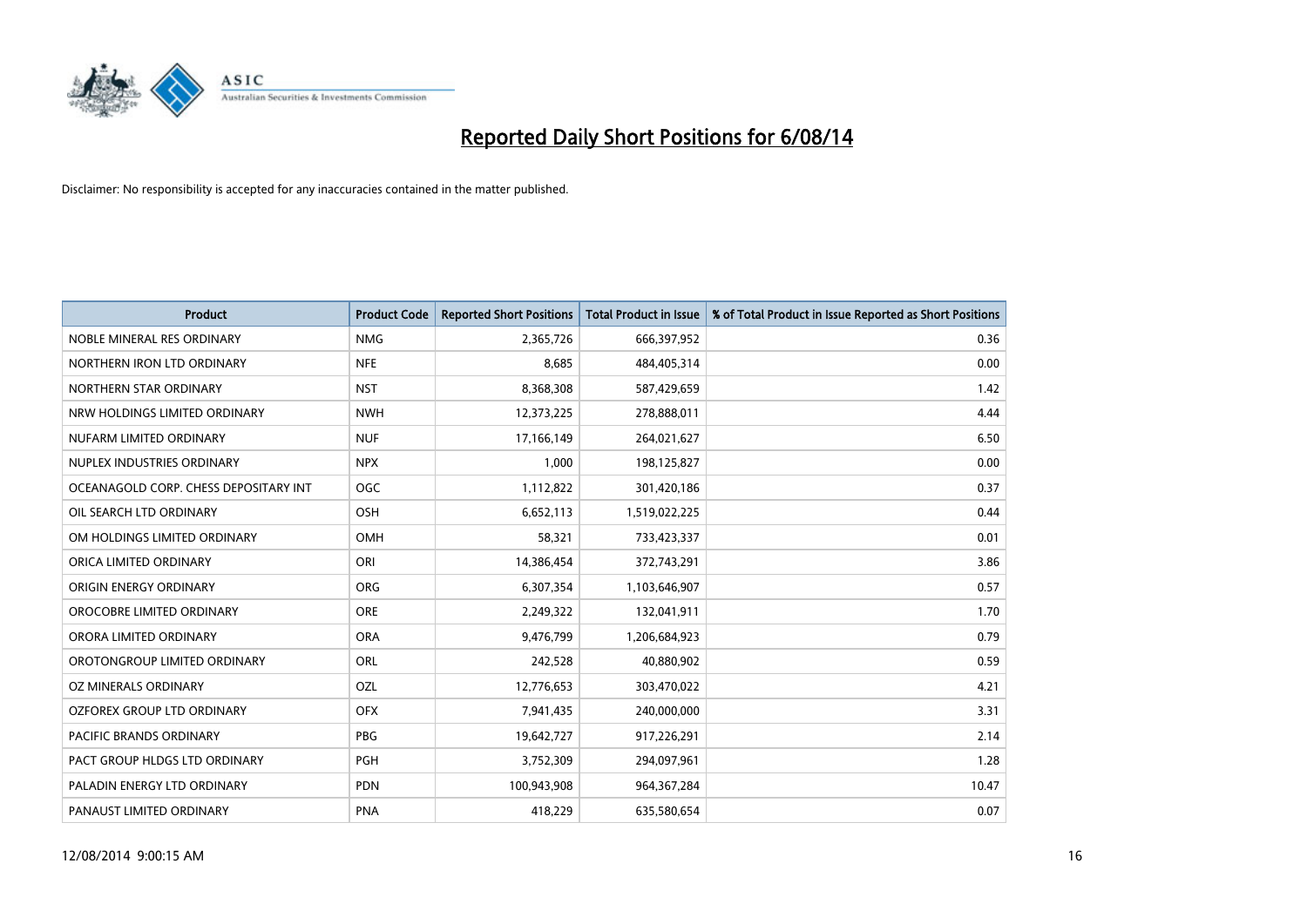

| <b>Product</b>                 | <b>Product Code</b> | <b>Reported Short Positions</b> | <b>Total Product in Issue</b> | % of Total Product in Issue Reported as Short Positions |
|--------------------------------|---------------------|---------------------------------|-------------------------------|---------------------------------------------------------|
| PANORAMIC RESOURCES ORDINARY   | PAN                 | 153,203                         | 322,275,824                   | 0.05                                                    |
| PANTERRA GOLD LTD ORDINARY     | PGI                 |                                 | 822,241,166                   | 0.00                                                    |
| PAPERLINX LIMITED ORDINARY     | <b>PPX</b>          | 44,770                          | 665,181,261                   | 0.01                                                    |
| PAPILLON RES LTD ORDINARY      | <b>PIR</b>          | 16,838,913                      | 352,044,210                   | 4.78                                                    |
| PATTIES FOODS LTD ORDINARY     | PFL                 | 8,001                           | 139,144,338                   | 0.01                                                    |
| PEET LIMITED ORDINARY          | <b>PPC</b>          | 89,883                          | 433,389,348                   | 0.02                                                    |
| PERPETUAL LIMITED ORDINARY     | <b>PPT</b>          | 1,329,749                       | 46,574,426                    | 2.86                                                    |
| PERSEUS MINING LTD ORDINARY    | PRU                 | 9,836,660                       | 526,656,401                   | 1.87                                                    |
| PHARMAXIS LTD ORDINARY         | <b>PXS</b>          | 61,796                          | 309,514,849                   | 0.02                                                    |
| PHOSPHAGENICS LTD. ORDINARY    | <b>POH</b>          | 250,000                         | 1,173,465,957                 | 0.02                                                    |
| PLATINUM ASSET ORDINARY        | <b>PTM</b>          | 1,239,972                       | 580,336,142                   | 0.21                                                    |
| PLATINUM AUSTRALIA ORDINARY    | <b>PLA</b>          | 836,027                         | 504,968,043                   | 0.17                                                    |
| PMP LIMITED ORDINARY           | <b>PMP</b>          | 27,581                          | 323,781,124                   | 0.01                                                    |
| PRANA BIOTECHNOLOGY ORDINARY   | <b>PBT</b>          | 4,849,502                       | 488,646,960                   | 0.99                                                    |
| PREMIER INVESTMENTS ORDINARY   | <b>PMV</b>          | 566,810                         | 155,714,874                   | 0.36                                                    |
| PRIMA BIOMED LTD ORDINARY      | <b>PRR</b>          | 132,361                         | 1,228,709,341                 | 0.01                                                    |
| PRIMARY HEALTH CARE ORDINARY   | <b>PRY</b>          | 19,435,796                      | 505,659,944                   | 3.84                                                    |
| PRIME MEDIA GRP LTD ORDINARY   | PRT                 | 1,697,862                       | 366,330,303                   | 0.46                                                    |
| PROGRAMMED ORDINARY            | <b>PRG</b>          | 269,603                         | 118,253,992                   | 0.23                                                    |
| <b>QANTAS AIRWAYS ORDINARY</b> | QAN                 | 75,703,990                      | 2,196,330,250                 | 3.45                                                    |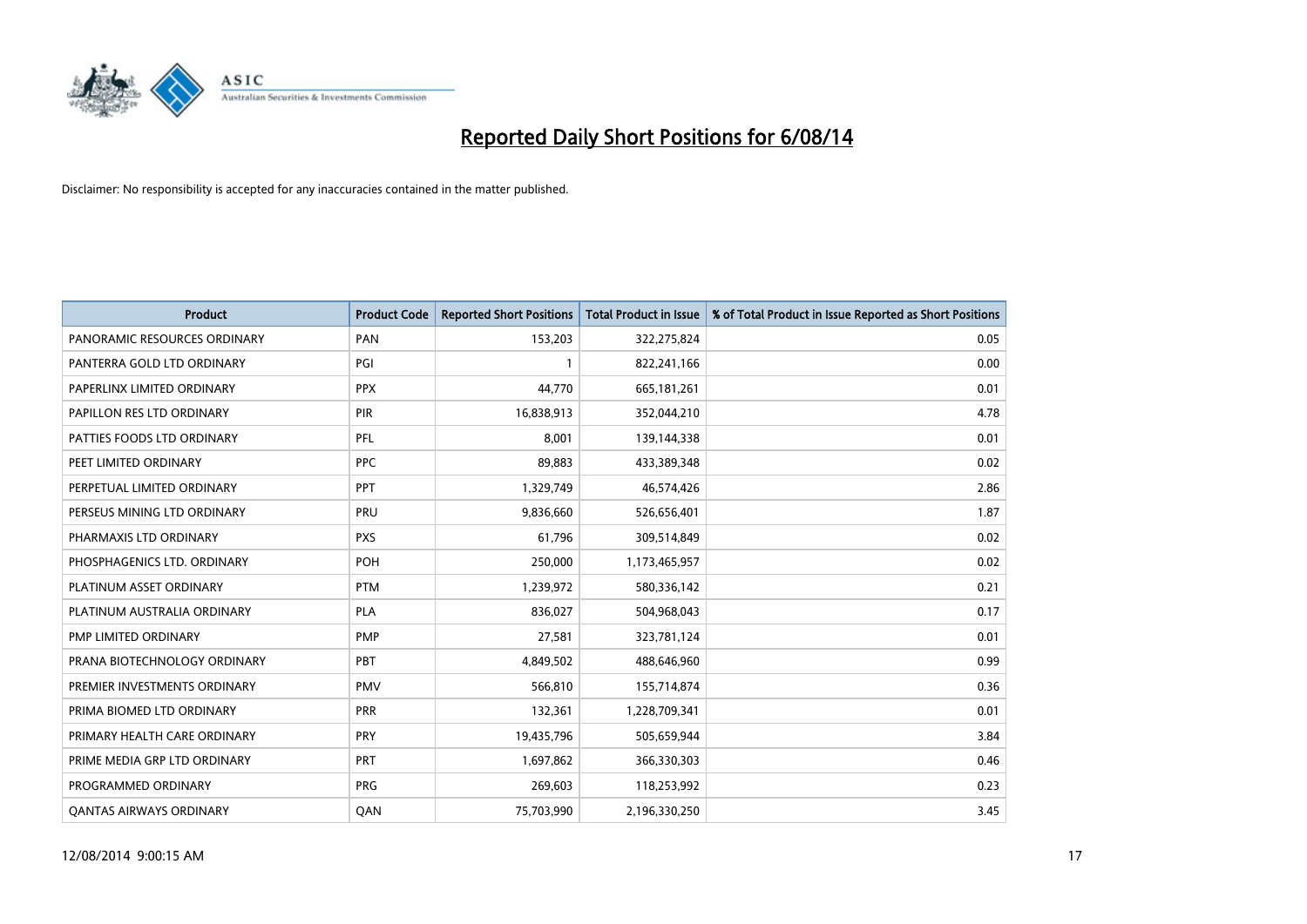

| <b>Product</b>                      | <b>Product Code</b> | <b>Reported Short Positions</b> | <b>Total Product in Issue</b> | % of Total Product in Issue Reported as Short Positions |
|-------------------------------------|---------------------|---------------------------------|-------------------------------|---------------------------------------------------------|
| OBE INSURANCE GROUP ORDINARY        | <b>OBE</b>          | 21,229,476                      | 1,277,602,695                 | 1.66                                                    |
| ORXPHARMA LTD ORDINARY              | <b>QRX</b>          | 30,000                          | 164,190,969                   | 0.02                                                    |
| <b>QUBE HOLDINGS LTD ORDINARY</b>   | <b>QUB</b>          | 20,489,892                      | 1,051,172,929                 | 1.95                                                    |
| RAMELIUS RESOURCES ORDINARY         | <b>RMS</b>          | 262,038                         | 457,768,257                   | 0.06                                                    |
| RAMSAY HEALTH CARE ORDINARY         | <b>RHC</b>          | 1,384,657                       | 202,081,252                   | 0.69                                                    |
| <b>RCG CORPORATION LTD ORDINARY</b> | <b>RCG</b>          | 48,141                          | 263,808,625                   | 0.02                                                    |
| <b>RCR TOMLINSON ORDINARY</b>       | <b>RCR</b>          | 774,309                         | 136,989,238                   | 0.57                                                    |
| <b>REA GROUP ORDINARY</b>           | <b>REA</b>          | 1,600,053                       | 131,714,699                   | 1.21                                                    |
| RECALL HOLDINGS LTD ORDINARY        | <b>REC</b>          | 6,658,134                       | 312,903,583                   | 2.13                                                    |
| <b>RECKON LIMITED ORDINARY</b>      | <b>RKN</b>          | 1,272,729                       | 112,084,762                   | 1.14                                                    |
| RED 5 LIMITED ORDINARY              | <b>RED</b>          | 174,740                         | 759,451,008                   | 0.02                                                    |
| <b>RED FORK ENERGY ORDINARY</b>     | <b>RFE</b>          | 862,370                         | 501,051,719                   | 0.17                                                    |
| REDBANK ENERGY LTD ORDINARY         | <b>AEI</b>          | 13                              | 786,287                       | 0.00                                                    |
| REED RESOURCES LTD ORDINARY         | <b>RDR</b>          | 2,000                           | 523,453,895                   | 0.00                                                    |
| <b>REGIS RESOURCES ORDINARY</b>     | <b>RRL</b>          | 38,759,637                      | 499,744,095                   | 7.76                                                    |
| RESMED INC CDI 10:1                 | <b>RMD</b>          | 39,381,705                      | 1,402,915,440                 | 2.81                                                    |
| RESOLUTE MINING ORDINARY            | <b>RSG</b>          | 7,859,726                       | 641,189,223                   | 1.23                                                    |
| RESOURCE GENERATION ORDINARY        | <b>RES</b>          | 1,220                           | 581,380,338                   | 0.00                                                    |
| <b>RETAIL FOOD GROUP ORDINARY</b>   | <b>RFG</b>          | 7,380,239                       | 144,878,508                   | 5.09                                                    |
| REX MINERALS LIMITED ORDINARY       | <b>RXM</b>          | 620,672                         | 220,519,784                   | 0.28                                                    |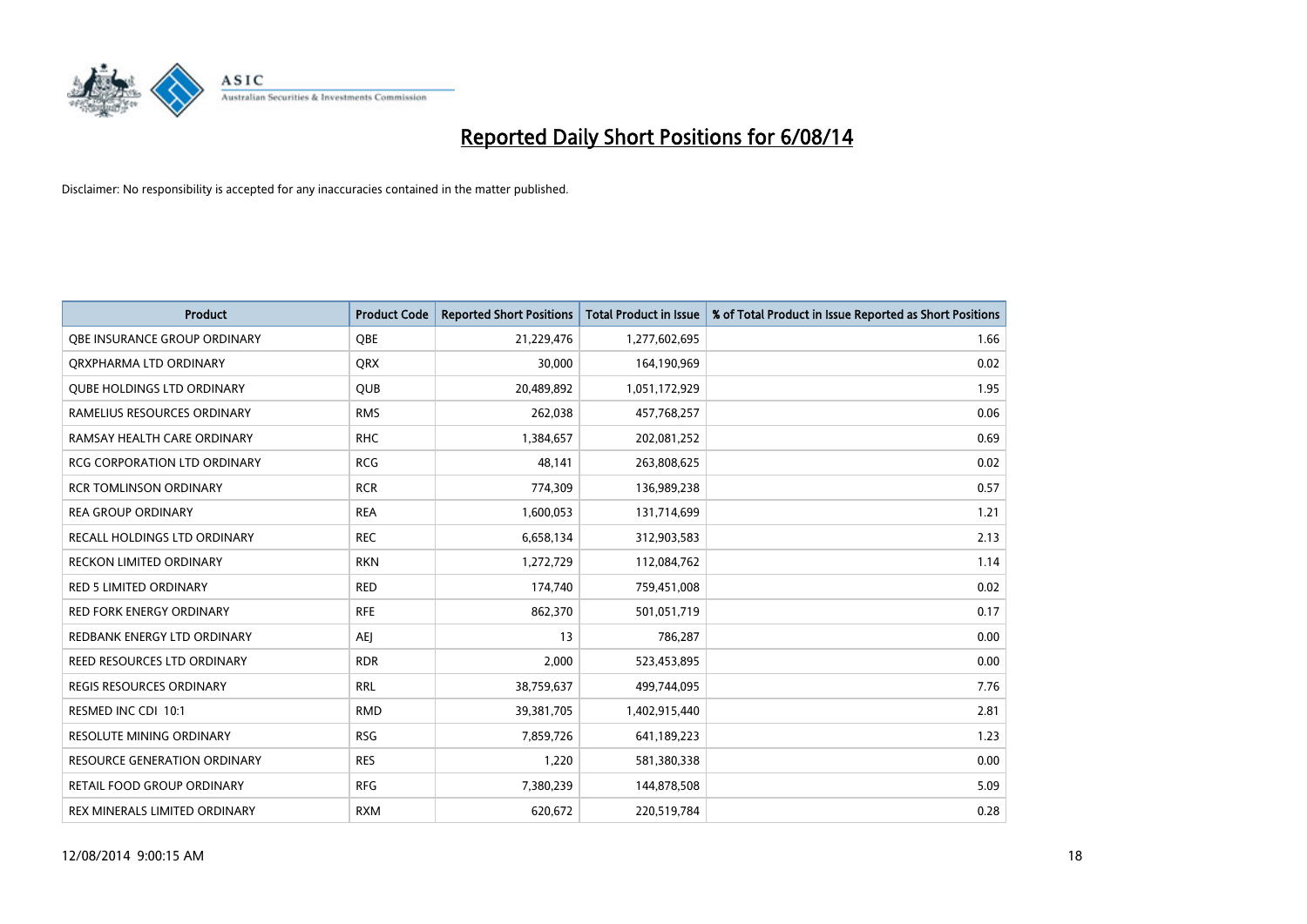

| <b>Product</b>                        | <b>Product Code</b> | <b>Reported Short Positions</b> | <b>Total Product in Issue</b> | % of Total Product in Issue Reported as Short Positions |
|---------------------------------------|---------------------|---------------------------------|-------------------------------|---------------------------------------------------------|
| RIO TINTO LIMITED ORDINARY            | <b>RIO</b>          | 4,569,428                       | 435,758,720                   | 1.05                                                    |
| ROBUST RESOURCES ORDINARY             | <b>ROL</b>          |                                 | 195,369,627                   | 0.00                                                    |
| ROC OIL COMPANY ORDINARY              | <b>ROC</b>          | 545,207                         | 687,618,400                   | 0.08                                                    |
| ROYAL WOLF HOLDINGS ORDINARY          | <b>RWH</b>          | 212,563                         | 100,387,052                   | 0.21                                                    |
| <b>RURALCO HOLDINGS ORDINARY</b>      | <b>RHL</b>          | 3,658                           | 77,291,069                    | 0.00                                                    |
| SAI GLOBAL LIMITED ORDINARY           | SAI                 | 569,583                         | 210,918,332                   | 0.27                                                    |
| SALMAT LIMITED ORDINARY               | <b>SLM</b>          | 618                             | 159,812,799                   | 0.00                                                    |
| SAMSON OIL & GAS LTD ORDINARY         | SSN                 | 20,376,960                      | 2,837,756,933                 | 0.72                                                    |
| SANDFIRE RESOURCES ORDINARY           | <b>SFR</b>          | 1,985,382                       | 155,640,968                   | 1.28                                                    |
| <b>SANTOS LTD ORDINARY</b>            | <b>STO</b>          | 5,275,386                       | 976,661,255                   | 0.54                                                    |
| SARACEN MINERAL ORDINARY              | SAR                 | 1,355,586                       | 792,784,738                   | 0.17                                                    |
| SCA PROPERTY GROUP STAPLED SECURITIES | <b>SCP</b>          | 30,934,299                      | 648,628,320                   | 4.77                                                    |
| <b>SCENTRE GRP STAPLED</b>            | SCG                 | 12,359,980                      | 5,324,296,678                 | 0.23                                                    |
| SEDGMAN LIMITED ORDINARY              | SDM                 | 1,642,806                       | 227,059,277                   | 0.72                                                    |
| SEEK LIMITED ORDINARY                 | <b>SEK</b>          | 11,682,191                      | 340,459,756                   | 3.43                                                    |
| SELECT HARVESTS ORDINARY              | SHV                 | 500,808                         | 57,999,427                    | 0.86                                                    |
| SENEX ENERGY LIMITED ORDINARY         | SXY                 | 7,322,763                       | 1,148,128,941                 | 0.64                                                    |
| SERVCORP LIMITED ORDINARY             | <b>SRV</b>          | 3,688                           | 98,432,275                    | 0.00                                                    |
| SERVICE STREAM ORDINARY               | <b>SSM</b>          | 30                              | 386,389,873                   | 0.00                                                    |
| SEVEN GROUP HOLDINGS ORDINARY         | <b>SVW</b>          | 622,702                         | 302,691,886                   | 0.21                                                    |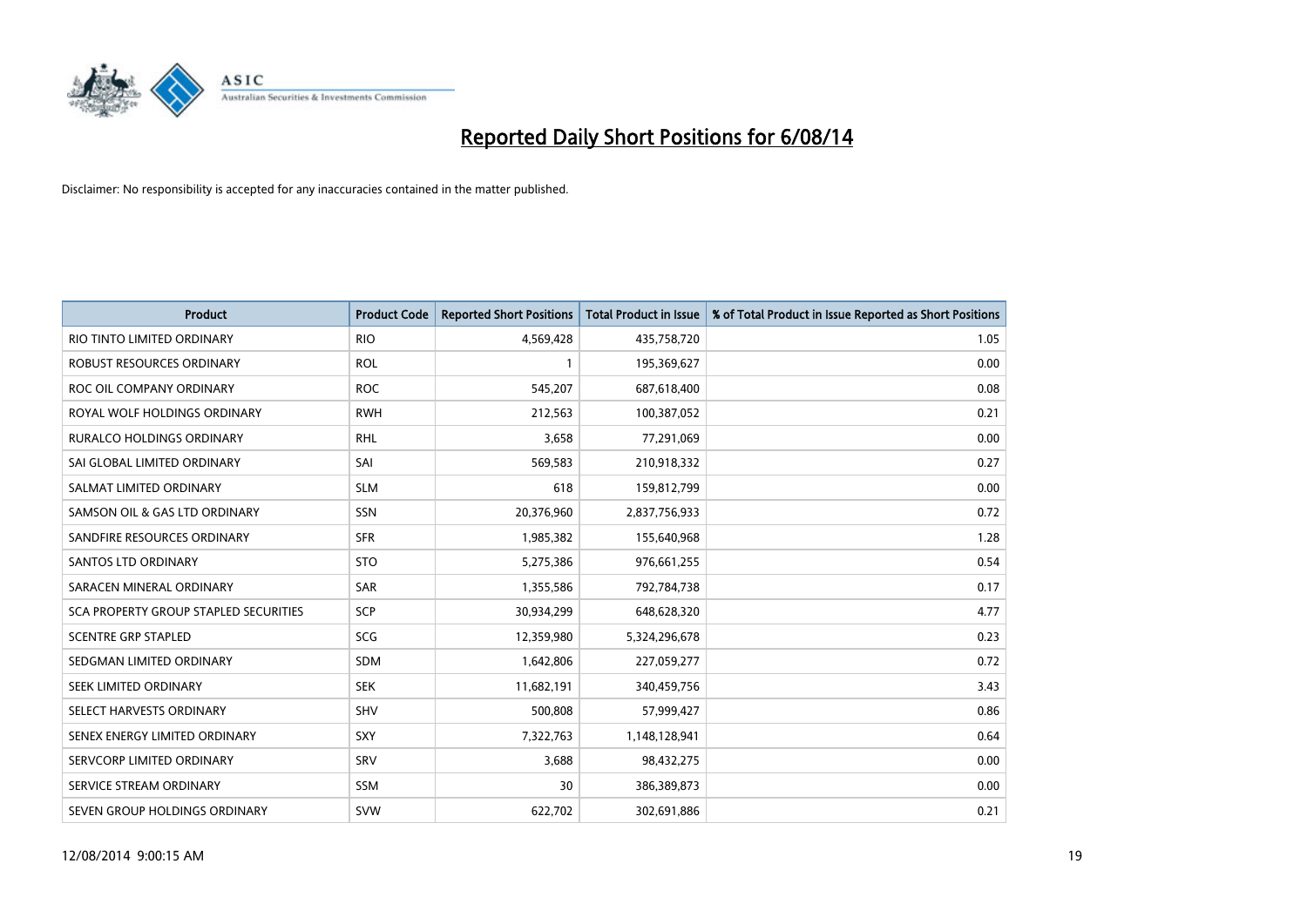

| <b>Product</b>                           | <b>Product Code</b> | <b>Reported Short Positions</b> | <b>Total Product in Issue</b> | % of Total Product in Issue Reported as Short Positions |
|------------------------------------------|---------------------|---------------------------------|-------------------------------|---------------------------------------------------------|
| SEVEN WEST MEDIA LTD ORDINARY            | <b>SWM</b>          | 6,836,406                       | 999,160,872                   | 0.68                                                    |
| SFG AUSTRALIA LTD ORDINARY               | <b>SFW</b>          | 6,268                           | 734,874,200                   | 0.00                                                    |
| SG FLEET GROUP LTD ORDINARY              | SGF                 | 738,005                         | 242,691,826                   | 0.30                                                    |
| SHINE CORPORATE ORDINARY                 | SHJ                 | 2,759                           | 172,400,081                   | 0.00                                                    |
| SIGMA PHARMACEUTICAL ORDINARY            | <b>SIP</b>          | 19,854,300                      | 1,108,086,575                 | 1.79                                                    |
| SILEX SYSTEMS ORDINARY                   | <b>SLX</b>          | 4,905,616                       | 170,440,771                   | 2.88                                                    |
| SILVER CHEF LIMITED ORDINARY             | <b>SIV</b>          | 77,295                          | 29,469,492                    | 0.26                                                    |
| SILVER LAKE RESOURCE ORDINARY            | <b>SLR</b>          | 21,713,662                      | 503,233,971                   | 4.31                                                    |
| SIMS METAL MGMT LTD ORDINARY             | SGM                 | 11,417,765                      | 204,604,433                   | 5.58                                                    |
| SINGAPORE TELECOMM. CHESS DEPOSITARY INT | SGT                 | 7,683,208                       | 116,807,316                   | 6.58                                                    |
| SINO GAS ENERGY ORDINARY                 | <b>SEH</b>          | 4,774,222                       | 1,541,422,358                 | 0.31                                                    |
| SIRIUS RESOURCES NL ORDINARY             | <b>SIR</b>          | 10,350,217                      | 311,938,269                   | 3.32                                                    |
| SIRTEX MEDICAL ORDINARY                  | <b>SRX</b>          | 30,693                          | 56,494,365                    | 0.05                                                    |
| SKILLED GROUP LTD ORDINARY               | <b>SKE</b>          | 5,078,963                       | 235,254,496                   | 2.16                                                    |
| <b>SKY NETWORK ORDINARY</b>              | <b>SKT</b>          | 266,673                         | 389,139,785                   | 0.07                                                    |
| SKYCITY ENT GRP LTD ORDINARY             | <b>SKC</b>          | 7,206,919                       | 582,088,094                   | 1.24                                                    |
| <b>SLATER &amp; GORDON ORDINARY</b>      | SGH                 | 6,000,738                       | 204,338,625                   | 2.94                                                    |
| SMS MANAGEMENT, ORDINARY                 | <b>SMX</b>          | 2,916,035                       | 69,394,537                    | 4.20                                                    |
| SONIC HEALTHCARE ORDINARY                | SHL                 | 3,063,855                       | 400,811,556                   | 0.76                                                    |
| SOUL PATTINSON (W.H) ORDINARY            | SOL                 | 11,292                          | 239,395,320                   | 0.00                                                    |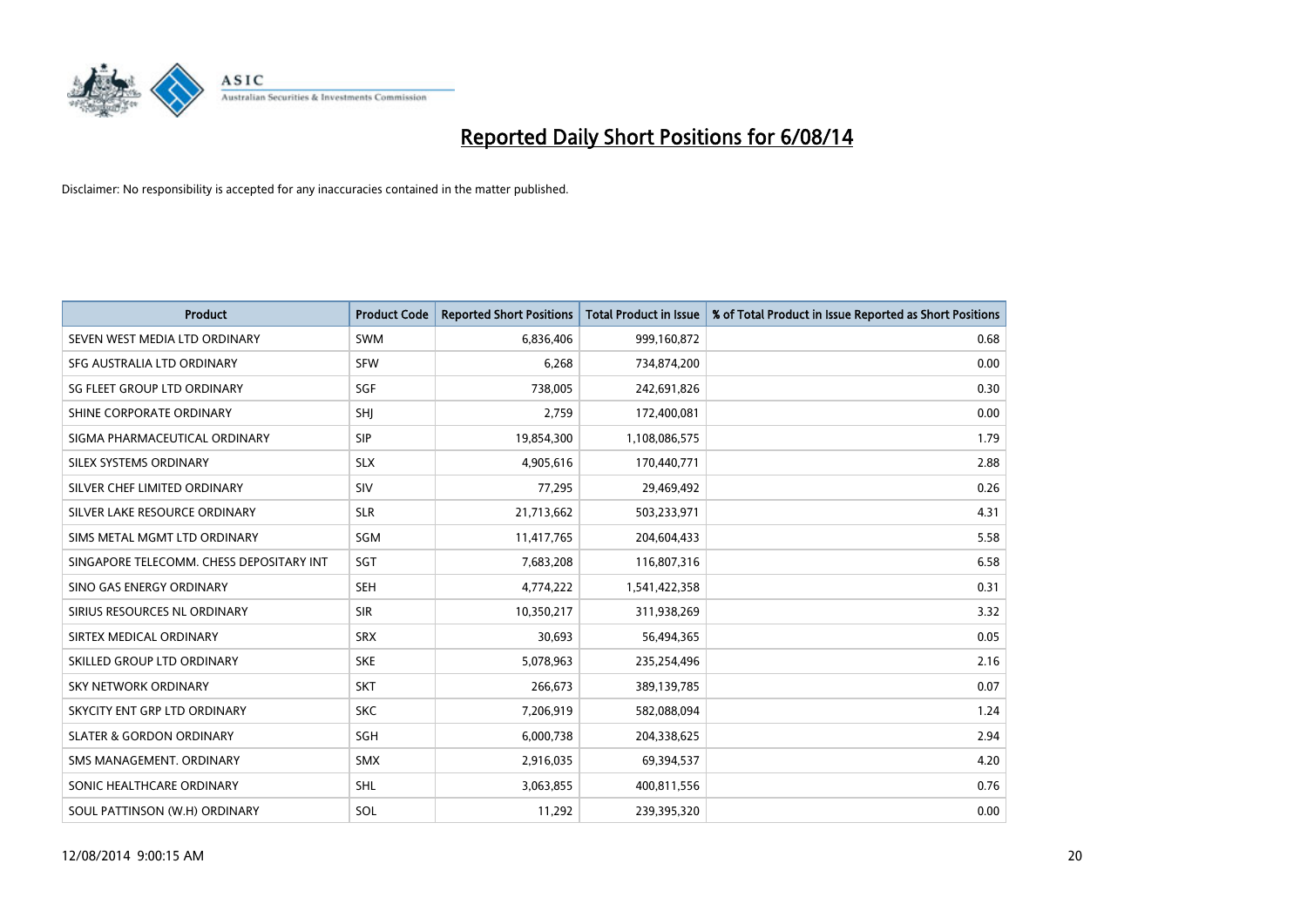

| <b>Product</b>                           | <b>Product Code</b> | <b>Reported Short Positions</b> | <b>Total Product in Issue</b> | % of Total Product in Issue Reported as Short Positions |
|------------------------------------------|---------------------|---------------------------------|-------------------------------|---------------------------------------------------------|
| SP AUSNET STAPLED SECURITIES             | <b>SPN</b>          | 740,438                         | 3,425,244,162                 | 0.02                                                    |
| SPARK INFRASTRUCTURE STAPLED US PROHIBT. | SKI                 | 21,046,023                      | 1,466,360,128                 | 1.44                                                    |
| SPDR 200 FUND ETF UNITS                  | <b>STW</b>          | 22                              | 46,146,865                    | 0.00                                                    |
| SPECIALTY FASHION ORDINARY               | <b>SFH</b>          | 743                             | 192,236,121                   | 0.00                                                    |
| SPOTLESS GRP HLD LTD ORDINARY            | <b>SPO</b>          | 15,682,989                      | 1,098,290,178                 | 1.43                                                    |
| ST BARBARA LIMITED ORDINARY              | SBM                 | 13,030,760                      | 488,074,077                   | 2.67                                                    |
| STARPHARMA HOLDINGS ORDINARY             | SPL                 | 14,322,078                      | 285,109,680                   | 5.02                                                    |
| STEADFAST GROUP LTD ORDINARY             | <b>SDF</b>          | 4,786,639                       | 501,638,307                   | 0.95                                                    |
| STH CRS ELECT ENGNR ORDINARY             | <b>SXE</b>          | 13,433                          | 161,523,130                   | 0.01                                                    |
| STHN CROSS MEDIA ORDINARY                | <b>SXL</b>          | 30,585,390                      | 705,246,986                   | 4.34                                                    |
| STOCKLAND UNITS/ORD STAPLED              | SGP                 | 9,420,901                       | 2,326,978,560                 | 0.40                                                    |
| STRAITS RES LTD. ORDINARY                | SRQ                 | 28,747                          | 1,217,730,293                 | 0.00                                                    |
| STRIKE ENERGY LTD ORDINARY               | <b>STX</b>          | 4.000                           | 833,330,946                   | 0.00                                                    |
| <b>STW COMMUNICATIONS ORDINARY</b>       | SGN                 | 2,741,077                       | 403,828,512                   | 0.68                                                    |
| SUNCORP GROUP LTD ORDINARY               | <b>SUN</b>          | 10,006,870                      | 1,286,600,980                 | 0.78                                                    |
| SUNDANCE ENERGY ORDINARY                 | <b>SEA</b>          | 7,336,478                       | 548,714,663                   | 1.34                                                    |
| SUNDANCE RESOURCES ORDINARY              | <b>SDL</b>          | 78,768,763                      | 3,082,028,456                 | 2.56                                                    |
| SUNLAND GROUP LTD ORDINARY               | <b>SDG</b>          | 442,155                         | 181,710,087                   | 0.24                                                    |
| SUPER RET REP LTD ORDINARY               | SUL                 | 6,584,388                       | 196,731,620                   | 3.35                                                    |
| SYD AIRPORT STAPLED US PROHIBIT.         | SYD                 | 23.756.083                      | 2,216,216,041                 | 1.07                                                    |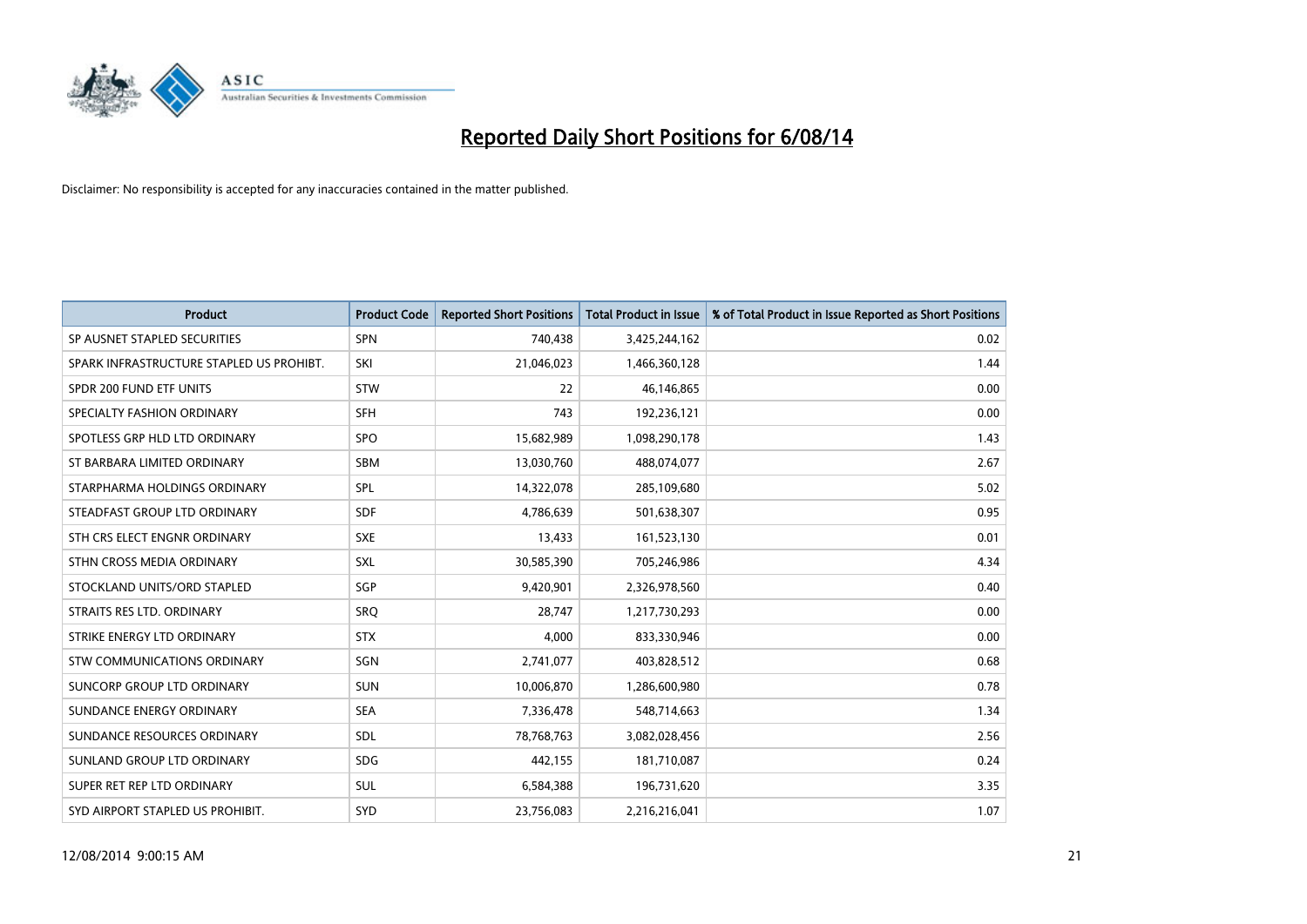

| <b>Product</b>                  | <b>Product Code</b> | <b>Reported Short Positions</b> | <b>Total Product in Issue</b> | % of Total Product in Issue Reported as Short Positions |
|---------------------------------|---------------------|---------------------------------|-------------------------------|---------------------------------------------------------|
| SYRAH RESOURCES ORDINARY        | <b>SYR</b>          | 4,598,828                       | 163,015,614                   | 2.82                                                    |
| TABCORP HOLDINGS LTD ORDINARY   | <b>TAH</b>          | 18,015,260                      | 762,954,019                   | 2.36                                                    |
| TAP OIL LIMITED ORDINARY        | <b>TAP</b>          | 8,184                           | 243,150,627                   | 0.00                                                    |
| TASSAL GROUP LIMITED ORDINARY   | <b>TGR</b>          | 420,713                         | 146,507,029                   | 0.29                                                    |
| <b>TATTS GROUP LTD ORDINARY</b> | <b>TTS</b>          | 18,954,464                      | 1,434,545,797                 | 1.32                                                    |
| <b>TECHNOLOGY ONE ORDINARY</b>  | <b>TNE</b>          | 89,495                          | 308,796,455                   | 0.03                                                    |
| TELECOM CORPORATION ORDINARY    | <b>TEL</b>          | 8,246,004                       | 1,828,530,844                 | 0.45                                                    |
| TELSTRA CORPORATION. ORDINARY   | <b>TLS</b>          | 42,329,312                      | 12,443,074,357                | 0.34                                                    |
| TEN NETWORK HOLDINGS ORDINARY   | <b>TEN</b>          | 148,298,049                     | 2,630,984,596                 | 5.64                                                    |
| TERANGA GOLD CORP CDI 1:1       | <b>TGZ</b>          | 1,373                           | 82,371,687                    | 0.00                                                    |
| TFS CORPORATION LTD ORDINARY    | <b>TFC</b>          | 1,747,619                       | 324,157,408                   | 0.54                                                    |
| THE PAS GROUP LTD ORDINARY      | <b>PGR</b>          | 769,999                         | 136,690,860                   | 0.56                                                    |
| THE REJECT SHOP ORDINARY        | <b>TRS</b>          | 3,209,144                       | 28,844,648                    | 11.13                                                   |
| THORN GROUP LIMITED ORDINARY    | <b>TGA</b>          | 17,368                          | 150,634,985                   | 0.01                                                    |
| TIGER RESOURCES ORDINARY        | <b>TGS</b>          | 3,199,724                       | 898,784,227                   | 0.36                                                    |
| TISSUE THERAPIES ORDINARY       | <b>TIS</b>          | 590                             | 263,113,571                   | 0.00                                                    |
| TITAN ENERGY SERVICE ORDINARY   | <b>TTN</b>          | 20,000                          | 50,585,915                    | 0.04                                                    |
| TOLL HOLDINGS LTD ORDINARY      | <b>TOL</b>          | 28,858,385                      | 717,133,875                   | 4.02                                                    |
| TOX FREE SOLUTIONS ORDINARY     | <b>TOX</b>          | 3,522,070                       | 133,752,359                   | 2.63                                                    |
| TPG TELECOM LIMITED ORDINARY    | <b>TPM</b>          | 10,711,625                      | 793,808,141                   | 1.35                                                    |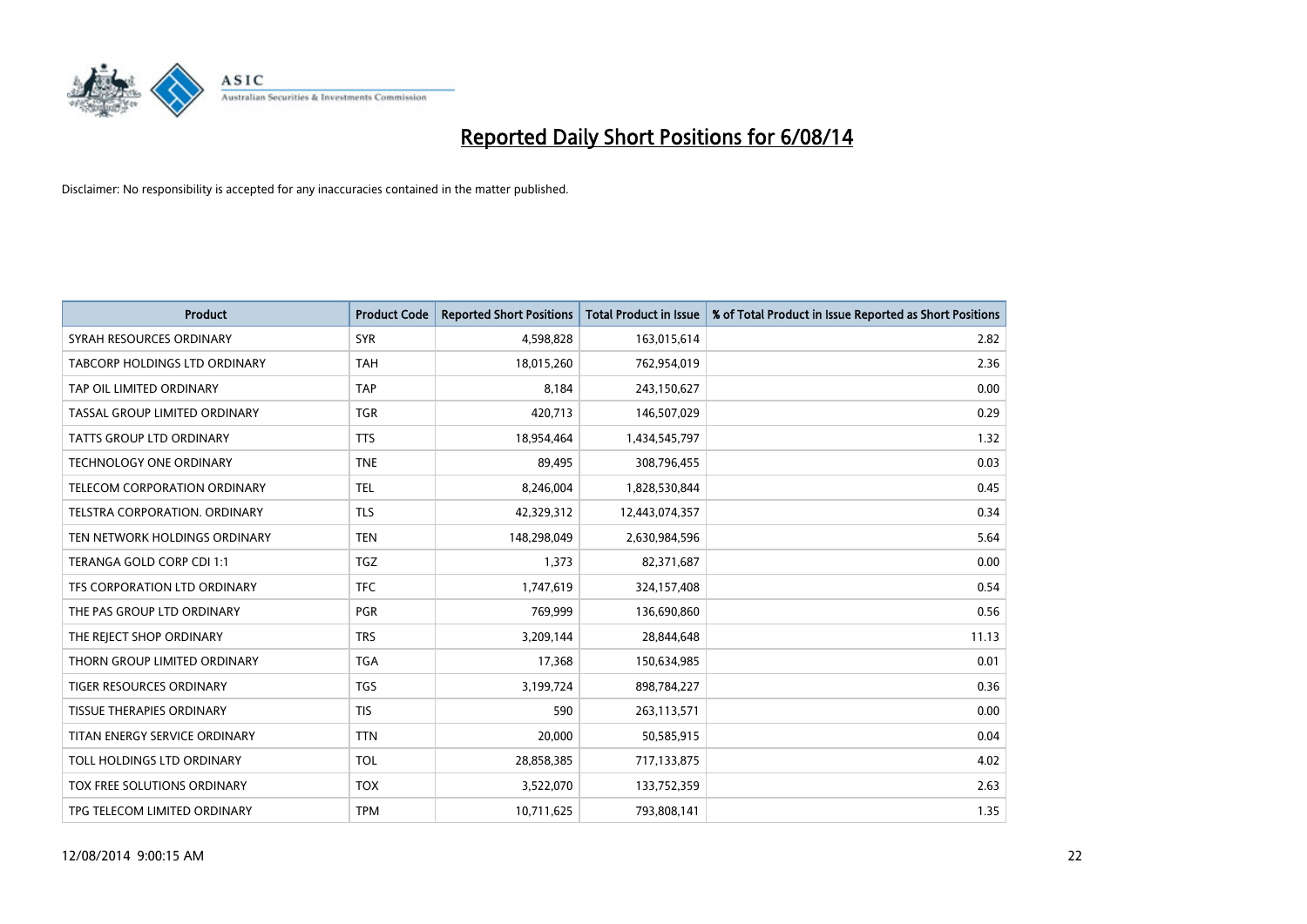

| <b>Product</b>                       | <b>Product Code</b> | <b>Reported Short Positions</b> | <b>Total Product in Issue</b> | % of Total Product in Issue Reported as Short Positions |
|--------------------------------------|---------------------|---------------------------------|-------------------------------|---------------------------------------------------------|
| <b>TRADE ME GROUP ORDINARY</b>       | <b>TME</b>          | 3,330,316                       | 396,584,956                   | 0.84                                                    |
| TRANSFIELD SERVICES ORDINARY         | <b>TSE</b>          | 26,139,037                      | 512,457,716                   | 5.10                                                    |
| TRANSPACIFIC INDUST. ORDINARY        | <b>TPI</b>          | 2,735,877                       | 1,579,472,080                 | 0.17                                                    |
| TRANSURBAN GROUP TRIPLE STAPLED SEC. | <b>TCL</b>          | 18,186,116                      | 1,896,384,069                 | 0.96                                                    |
| <b>TREASURY GROUP ORDINARY</b>       | <b>TRG</b>          | 106,463                         | 23,070,755                    | 0.46                                                    |
| TREASURY WINE ESTATE ORDINARY        | <b>TWE</b>          | 19,971,497                      | 649,427,560                   | 3.08                                                    |
| TRITON MIN LTD ORDINARY              | <b>TON</b>          | 77,362                          | 299,304,477                   | 0.03                                                    |
| TROY RESOURCES LTD ORDINARY          | <b>TRY</b>          | 2,097,945                       | 195,061,337                   | 1.08                                                    |
| UGL LIMITED ORDINARY                 | UGL                 | 19,175,552                      | 166,511,240                   | 11.52                                                   |
| UNILIFE CORPORATION CDI 6:1          | <b>UNS</b>          | 120,000                         | 268,394,868                   | 0.04                                                    |
| UXC LIMITED ORDINARY                 | <b>UXC</b>          | 3,348,321                       | 322,477,434                   | 1.04                                                    |
| <b>VEDA GROUP LTD ORDINARY</b>       | <b>VED</b>          | 17,324,929                      | 842,055,406                   | 2.06                                                    |
| <b>VILLAGE ROADSHOW LTD ORDINARY</b> | <b>VRL</b>          | 1,075,914                       | 159,504,142                   | 0.67                                                    |
| <b>VIRGIN AUS HLDG LTD ORDINARY</b>  | <b>VAH</b>          | 59,985,973                      | 3,514,825,734                 | 1.71                                                    |
| <b>VIRTUS HEALTH LTD ORDINARY</b>    | <b>VRT</b>          | 4,618,389                       | 79,722,678                    | 5.79                                                    |
| <b>VOCATION LTD ORDINARY</b>         | <b>VET</b>          | 12,551,427                      | 202,899,894                   | 6.19                                                    |
| <b>VOCUS COMMS LTD ORDINARY</b>      | VOC                 | 260,040                         | 94,609,834                    | 0.27                                                    |
| WARRNAMBOOL CHEESE ORDINARY          | <b>WCB</b>          | 5,038                           | 56,098,797                    | 0.01                                                    |
| <b>WATPAC LIMITED ORDINARY</b>       | <b>WTP</b>          | 2,615                           | 186,489,922                   | 0.00                                                    |
| <b>WEBJET LIMITED ORDINARY</b>       | <b>WEB</b>          | 1,326,755                       | 79,397,959                    | 1.67                                                    |